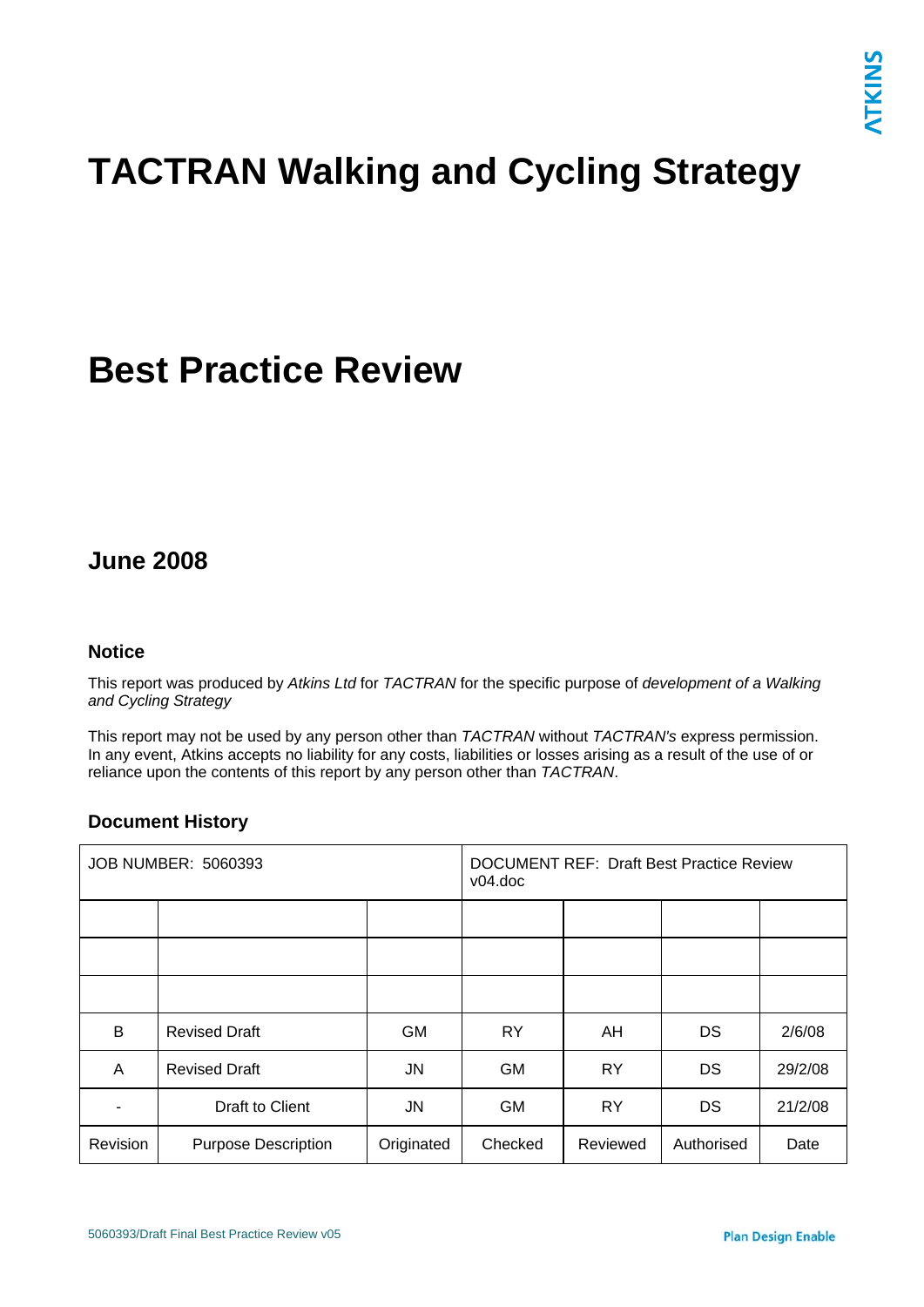## **Contents**

| <b>Section</b> |                                                            | Page            |
|----------------|------------------------------------------------------------|-----------------|
| 1.             | <b>Introduction</b>                                        | $\overline{2}$  |
| 2.             | <b>The Study Area</b>                                      | $\mathbf{3}$    |
| 3.             | <b>Consultation</b>                                        | 8               |
| 4.             | <b>Literature Review</b>                                   | 12 <sup>2</sup> |
| 5.             | <b>Summary of Good Practice</b>                            | 21              |
|                | <b>APPENDIX Cycling Provision in New Flat Developments</b> | 31              |

#### **List of Tables**

| Table 2.1 - Summary of Population in the TACTRAN Area (Scottish Census 2001)           | 4  |
|----------------------------------------------------------------------------------------|----|
| Table 2.2 - Change in population levels between 1991 and 2001 (Scottish Census 2001)   | 5  |
| Table 2.3 - Summary of 2001 employment levels in the Study Area (Scottish Census 2001) | 5  |
| Table 2.4 - Car Ownership levels in the Study Area ((Scottish Census 2001)             | -6 |
| Table 4.1 Recommended Parking Provision                                                | 17 |
| Table 5.1 - Established Principles of Good Practice (Walking)                          | 21 |
| Table 5.2 - Established Principles of Good Practice (Cycling)                          | 22 |
|                                                                                        |    |

#### **List of Figures**

Figure 2.1 – The TACTRAN Area [3](#page-3-1)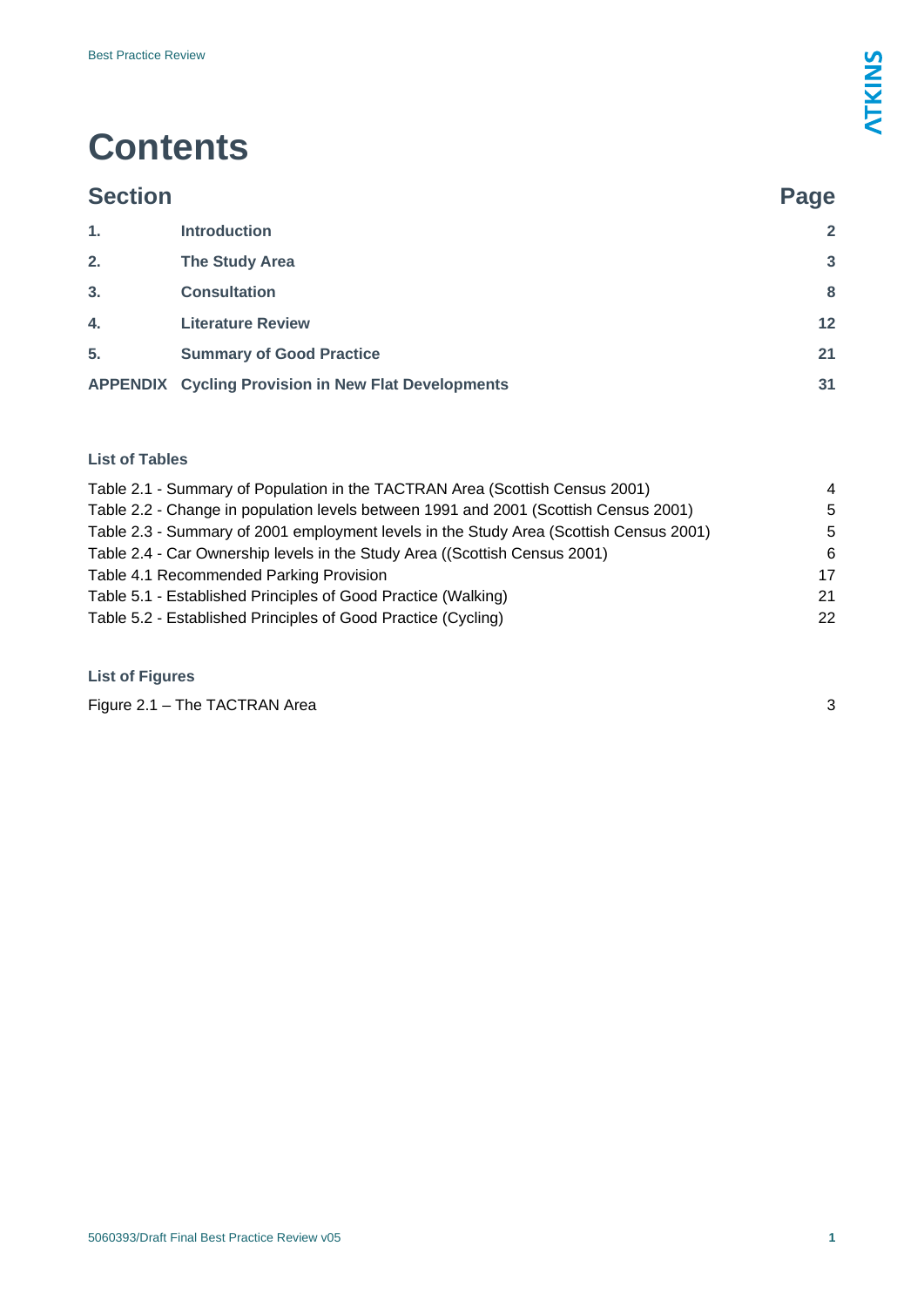## <span id="page-2-0"></span>1. Introduction

## **Background**

- 1.1 Atkins was commissioned by TACTRAN, the Regional Transport Partnership (RTP) covering the Angus, Dundee City, Stirling, Perth and Kinross council areas, to prepare a Walking and Cycling Strategy.
- 1.2 The final strategy will draw on a Best Practice Review of facilities on a national scale, and a selective review of existing provision within the partner Council areas.
- 1.3 This document forms the Best Practice Review, the findings of which will be selectively incorporated into the draft Walking and Cycling Strategy. This will be presented at a Stakeholder workshop, allowing interested parties the opportunity to comment on its content.
- 1.4 This document outlines a summary of census data relating to the study including travel to work methods, as well as measures which have been implemented to encourage walking and cycling. This document, along with an audit of exiting walking and cycling provision and consultation in association with a number of key stakeholders, will be used to development the final walking and cycling strategy for TACTRAN.

## Structure of report

- 1.5 Following this introduction this document is structured as follows:
	- **Chapter 2** defines the study area and presents a summary of background demographic and socio-economic characteristics;
	- *Chapter 3* presents a summary of consultation from the selected council areas outside the TACTRAN area;
	- *Chapter 4* presents a literature review of good practice; and
	- **Chapter 5** summarises the good practice relevant to the TACTRAN area.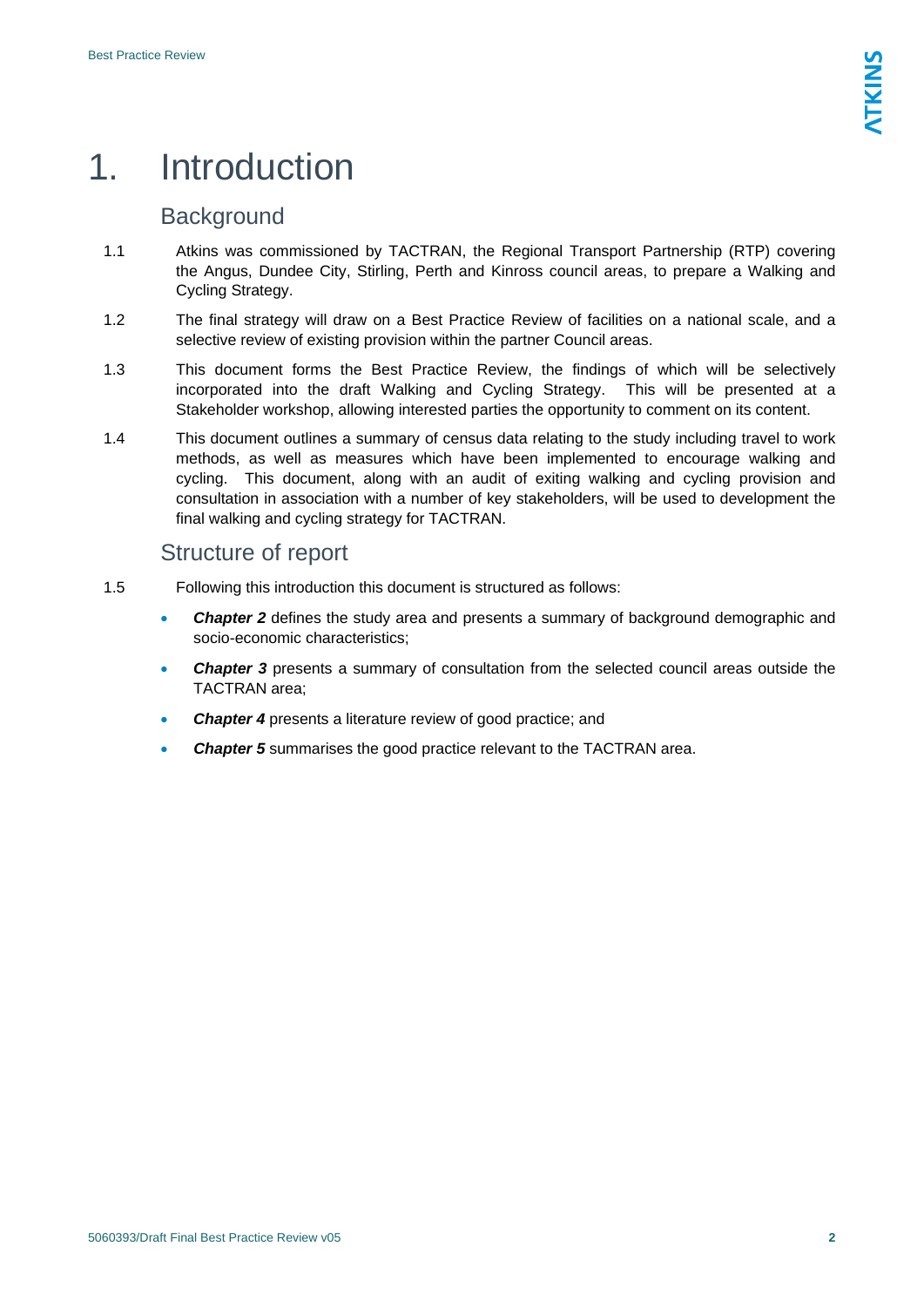## <span id="page-3-0"></span>2. The Study Area

## **Overview**

- 2.1 TACTRAN is one of seven Regional Transport Partnerships in Scotland. The TACTRAN area is largely rural in nature but with several thriving and prosperous cities and large towns, as well as a range of smaller town and villages.
- <span id="page-3-1"></span>2.2 The TACTRAN study area is shown in Figure 2.1.



2.3 The remainder of this chapter provides background information on the study area.

### **Angus**

2.4 The Council area borders onto Aberdeenshire, Perth and Kinross and the City of Dundee. Its main industries include agriculture and fishing. The region can be split into three geographic areas. To the north and west, the topography is mountainous, containing the five Angus Glens. This area is sparsely populated and the main industry is hill-farming. In the south and east, the topography consists of rolling hills bordering the sea. The coastal area is relatively heavily populated, containing the larger towns of Arbroath and Forfar.

### **Dundee City**

2.5 Dundee is the fourth-largest city in Scotland and is located on the north bank of the Firth of Tay and near the North Sea. Dundee lies close to Perth (20 miles) and the southern Highlands to the west. St Andrews (14 miles) and north-east Fife are situated to the south, while the Sidlaw Hills, Angus Glens and the Glamis Castle are located to the north.

<span id="page-3-2"></span><sup>1</sup> TACTRAN Regional Transport Strategy, January 2007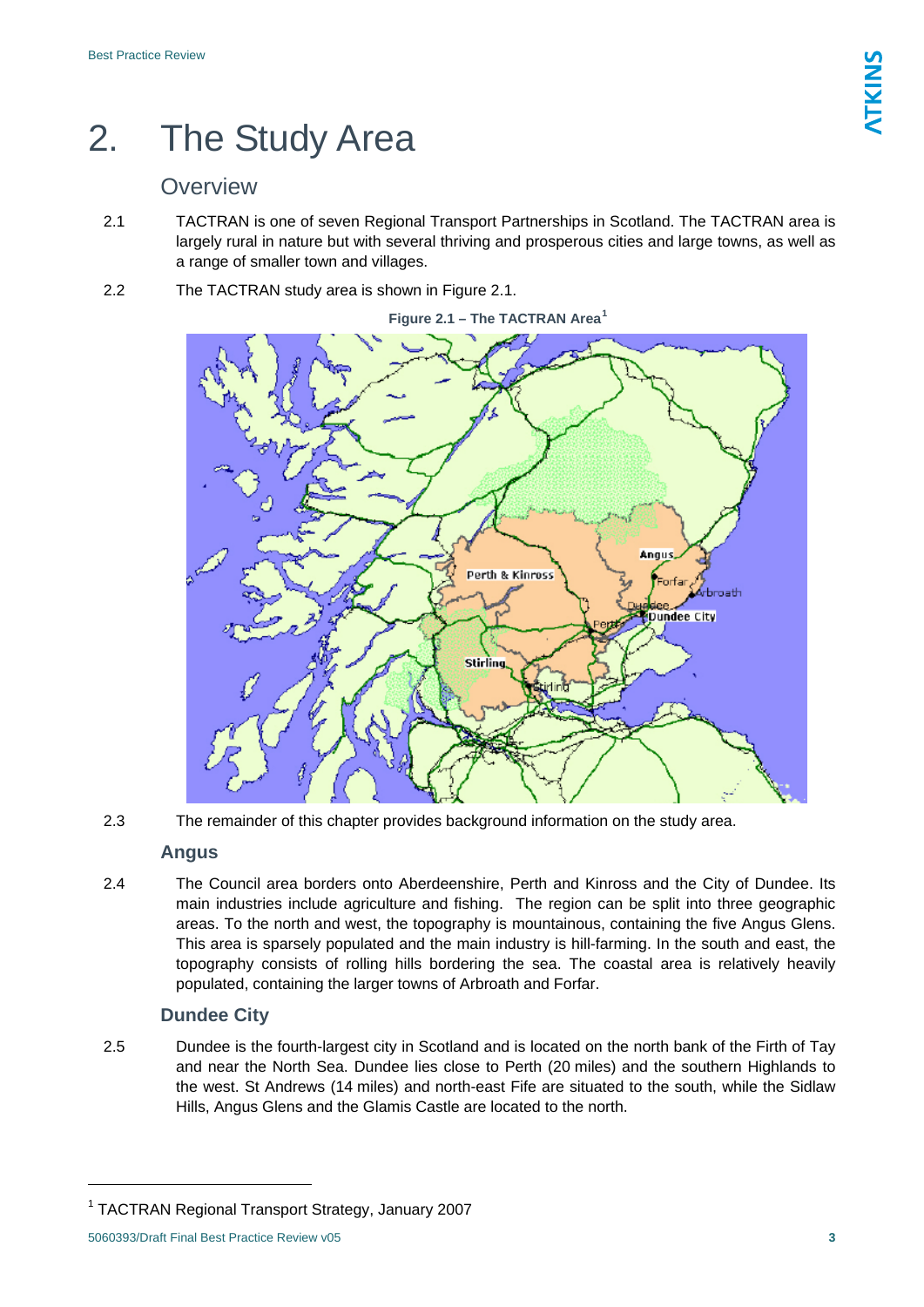2.6 Biomedical and technological industries have arrived since the 1980s, and the city now accounts for 10% of the United Kingdom's digital-entertainment industry. Dundee has two universities—the University of Dundee and the University of Abertay Dundee.

#### **Perth and Kinross**

- 2.7 Perth & Kinross borders onto the Aberdeenshire, Angus, City of Dundee, Fife, Clackmannanshire, Stirling, Argyll and Bute and Highland council areas. Perthshire and Kinross-shire had a joint county council from 1929 until 1975. The area was created a single district in 1975, with Perth as the administrative centre.
- 2.8 Perth and Kinross Council Area is the fifth largest geographically in Scotland, with numerous towns and villages. The Council Area is divided into five areas – Eastern, Kinross, Highland, Perth and Strathearn.

#### **Stirling**

- 2.9 The administrative centre of the region is the City of Stirling itself. The region borders Clackmannanshire, Falkirk, Perth and Kinross, Argyll and Bute and both East and West Dunbartonshire. The majority of the population of the region is located in its southeast corner, in the city of Stirling and in the surrounding lowland communities: Dunblane and Bridge of Allan to the north, Bannockburn to the immediate south, and the three former coal mining communities of Cowie, Fallin, and Plean.
- 2.10 The rural, mainly highland, expanse in the north of the region is sparsely populated. The southern half of this rural area comprises the flat western floodplain of the River Forth, bounded on the south by the Touch Hills and the Campsie Fells. North of the glen lie the Trossachs Mountains, and the northern half of the region is generally mountainous in character.

#### Population

<span id="page-4-0"></span>2.11 Table 2.1 summarises the total population in each of the TACTRAN council areas, according to [2](#page-4-1)001 Census Information<sup>2</sup>. The Scottish total is included for comparison.

| <b>Area</b>             | <b>Population</b> | Area (hectares) | <b>Population Density</b><br>(persons / hectare) |  |
|-------------------------|-------------------|-----------------|--------------------------------------------------|--|
| Angus                   | 108,400           | 218,178         | 0.5                                              |  |
| Dundee City             | 145,663           | 5,983           | 24.35                                            |  |
| Perth & Kinross         | 134,949           | 528,581         | 0.26                                             |  |
| Stirling                | 86,212            | 218,735         | 0.39                                             |  |
| <b>Study Area Total</b> | 475,224           | 971,447         | 0.49                                             |  |
| <b>Scotland Total</b>   | 5,062,011         | 7,792,452       | 0.65                                             |  |

#### **Table 2.1 - Summary of Population in the TACTRAN Area (Scottish Census 2001)**

- 2.12 As can be seen in Table 2.1, population density varies considerably through the study area. The overall population density of TACTRAN is approximately 0.49 persons per hectare which is lower than the national average of 0.65 persons per hectare. Within TACTRAN, Dundee City has the highest population density; indeed it is second only to Glasgow City within Scotland. The remaining study areas have low population densities, all under one person per hectare.
- 2.13 Population in Scotland has been gradually increasing over the last 15 years. Census statistics show a 1.27% national increase in Scotland between 1991 and 2001. Table 2.2 shows changes in population in the study area between 1991 and 2001.

<span id="page-4-1"></span><sup>&</sup>lt;sup>2</sup> http://www.scrol.gov.uk/scrol/analyser/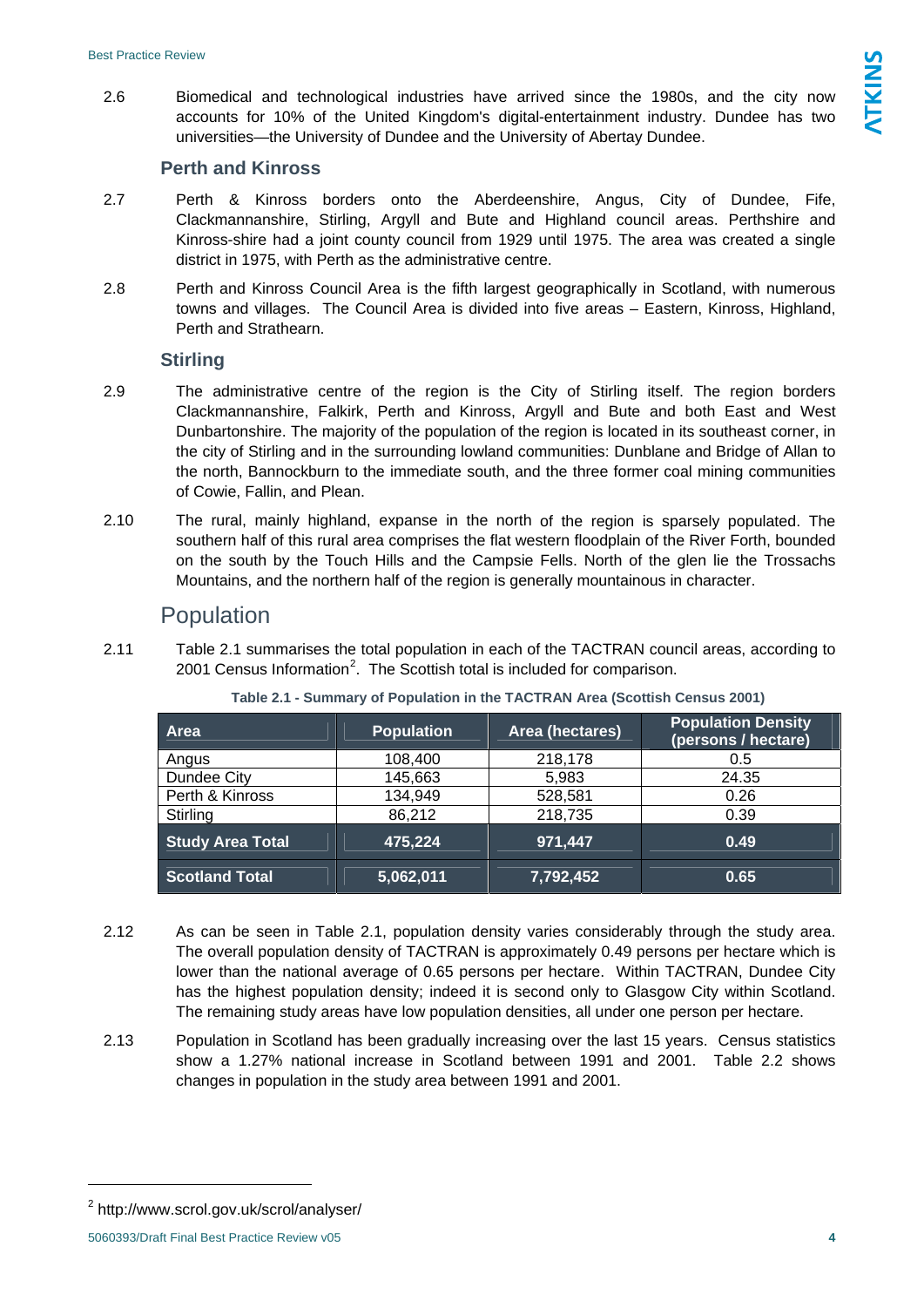<span id="page-5-0"></span>

| Area                              | 1991<br><b>Population</b> | 2001<br><b>Population</b> | Change in<br>Population (%) |
|-----------------------------------|---------------------------|---------------------------|-----------------------------|
| Angus                             | 107,866                   | 108,400                   | $+0.5%$                     |
| Dundee City                       | 149,751                   | 145,663                   | $-2.7%$                     |
| Perth & Kinross                   | 126,231                   | 134.949                   | $+6.9%$                     |
| Stirling                          | 78,833                    | 86.212                    | $+9.4%$                     |
| <b>Study Area Total (TACTRAN)</b> | 462,681                   | 475,224                   | $+2.7%$                     |
| <b>Scotland (incl. TACTRAN)</b>   | 4,998,567                 | 5,062,011                 | $+1.27%$                    |

2.14 The figures show that the population of Dundee declined between 1991 and 2001, whilst there was an increase in population in the rest of the TACTRAN area, and throughout Scotland as a whole.

#### **Employment**

<span id="page-5-1"></span>2.15 Table 2.3 outlines estimates of employment levels in the study area by council area, according to the 2001 Census Information. As a means of comparison, the employment levels are also shown for Scotland.

|  | Table 2.3 - Summary of 2001 employment levels in the Study Area (Scottish Census 2001) |  |
|--|----------------------------------------------------------------------------------------|--|
|--|----------------------------------------------------------------------------------------|--|

| Area                              | Persons in<br><b>Employment</b> | <b>Full-time</b><br><b>Students</b> | % of total population |
|-----------------------------------|---------------------------------|-------------------------------------|-----------------------|
| Angus                             | 48.090                          | 2.103                               | 63.5%                 |
| Dundee City                       | 53,978                          | 5,200                               | 54.7%                 |
| Perth & Kinross                   | 61,160                          | 2.387                               | 65%                   |
| Stirling                          | 36,784                          | 2.707                               | 62.1%                 |
| <b>Study Area Total (TACTRAN)</b> | 200,012                         | 12,397                              | 60.9%                 |
| <b>Scotland (incl. TACTRAN)</b>   | 2,162,906                       | 113,052                             | 61%                   |

- 2.16 As can be seen in Table 2.3, employment levels vary by over 10% between the partner council areas. The aggregated employment level for the TACTRAN area as a whole is almost exactly in line with the national average.
- 2.17 It is worth noting that the council areas within TACTRAN, with the exception of Dundee City, have above average employment levels for Scotland.

### Car Ownership

2.18 Levels of car availability and use are key factors in the popularity of sustainable modes of transport. Table 2.4 summarises car ownership levels in the council areas within the study area.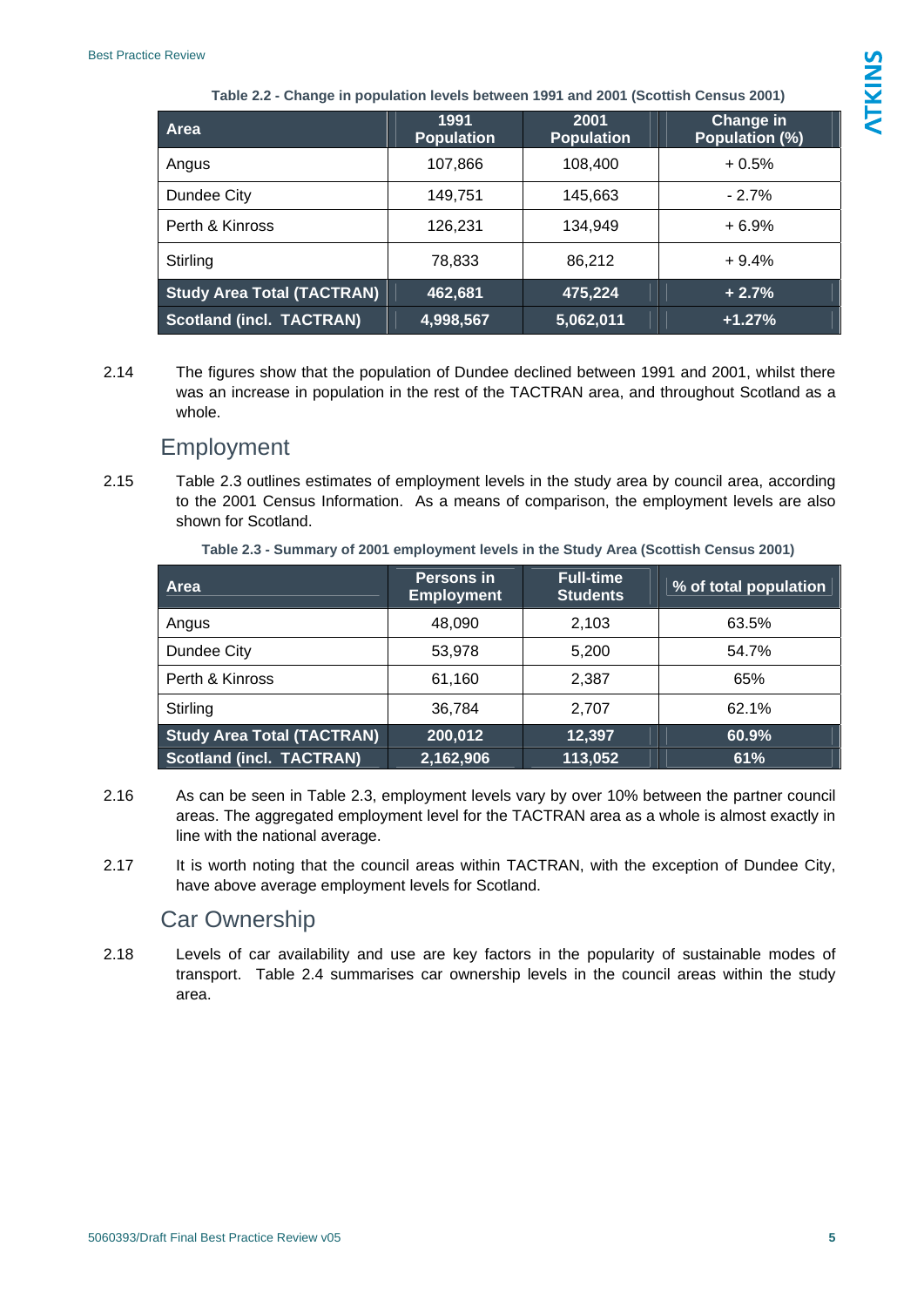<span id="page-6-0"></span>

| Area                         | % of households<br>with no car / van | % of households<br>with one car / van | % of households with<br>more than one car / van |  |  |  |  |
|------------------------------|--------------------------------------|---------------------------------------|-------------------------------------------------|--|--|--|--|
| Angus                        | 26.43%                               | 46.67%                                | 27.11%                                          |  |  |  |  |
| Dundee City                  | 45.52%                               | 40.65%                                | 13.83%                                          |  |  |  |  |
| Perth & Kinross              | 23.67%                               | 46.06%                                | 30.28%                                          |  |  |  |  |
| Stirling                     | 24.39%                               | 43.21%                                | 32.4%                                           |  |  |  |  |
| <b>Subtotal</b><br>(TACTRAN) | 30%                                  | 44.15%                                | 25.9%                                           |  |  |  |  |
| <b>Scotland Total</b>        | 34.23%                               | 43.35%                                | 22.42%                                          |  |  |  |  |

#### **Table 2.4 - Car Ownership levels in the Study Area ((Scottish Census 2001)**

- 2.19 Table 2.4 illustrates the very significant variation in car ownership that exists in the study area between Dundee and the three other council areas. The average level of household car ownership across the TACTRAN area is approximately 70.5%, compared to the national figure of. 65.8%. Angus, Perth and Kinross and Stirling have car ownership levels above the national average.
- 2.20 Table 2.4 shows that Dundee has a significantly lower level of car ownership than the other three TACTRAN council areas. This can be attributed to any number of reasons but the main reasons for this are likely to be the densely populated nature of Dundee City compared to the rest of the region, its high student content and employment/ income levels.
- 2.21 These statistics indicate that a fair proportion of TACTRAN's population still rely on non-car modes of transport, whilst also demonstrating the potential for car ownership growth in the study area.

### **Deprivation**

- 2.22 The Scottish Index of Multiple Deprivation (SIMD)<sup>[3](#page-6-1)</sup> combines Current Income, Employment, Health, Education, Geographic Access to Services and Housing, and Crime statistics to create an overall ranking. Glasgow which has a SIMD rank of 1 (out of 32) indicates the most deprived council area in Scotland. Dundee has a rank of 3, Stirling ranked 21st, Angus ranked 23rd and Perth and Kinross ranked 28th.
- 2.23 This tells us that with the exception of Dundee City the authorities in the TACTRAN area are undeprived in relation to the rest of Scotland. This is linked closely to the level of car ownership discussed previously.

## Personal Travel in the Study Area

- 2.24 Understanding where, why and how people travel will be fundamental to establishing demand, potential and realised, for walking and cycling provision. This section looks at existing travel patterns and characteristics in the study area.
- 2.25 The 2001 Census was interrogated for information on current travel habits in the study area. Table 2.5 summarises the journey to work characteristics of each of the four council areas, including the percentage of trips to work undertaken by bicycle and on foot.

<span id="page-6-1"></span> $^3$  http://www.scotland.gov.uk/News/Releases/2006/10/17104536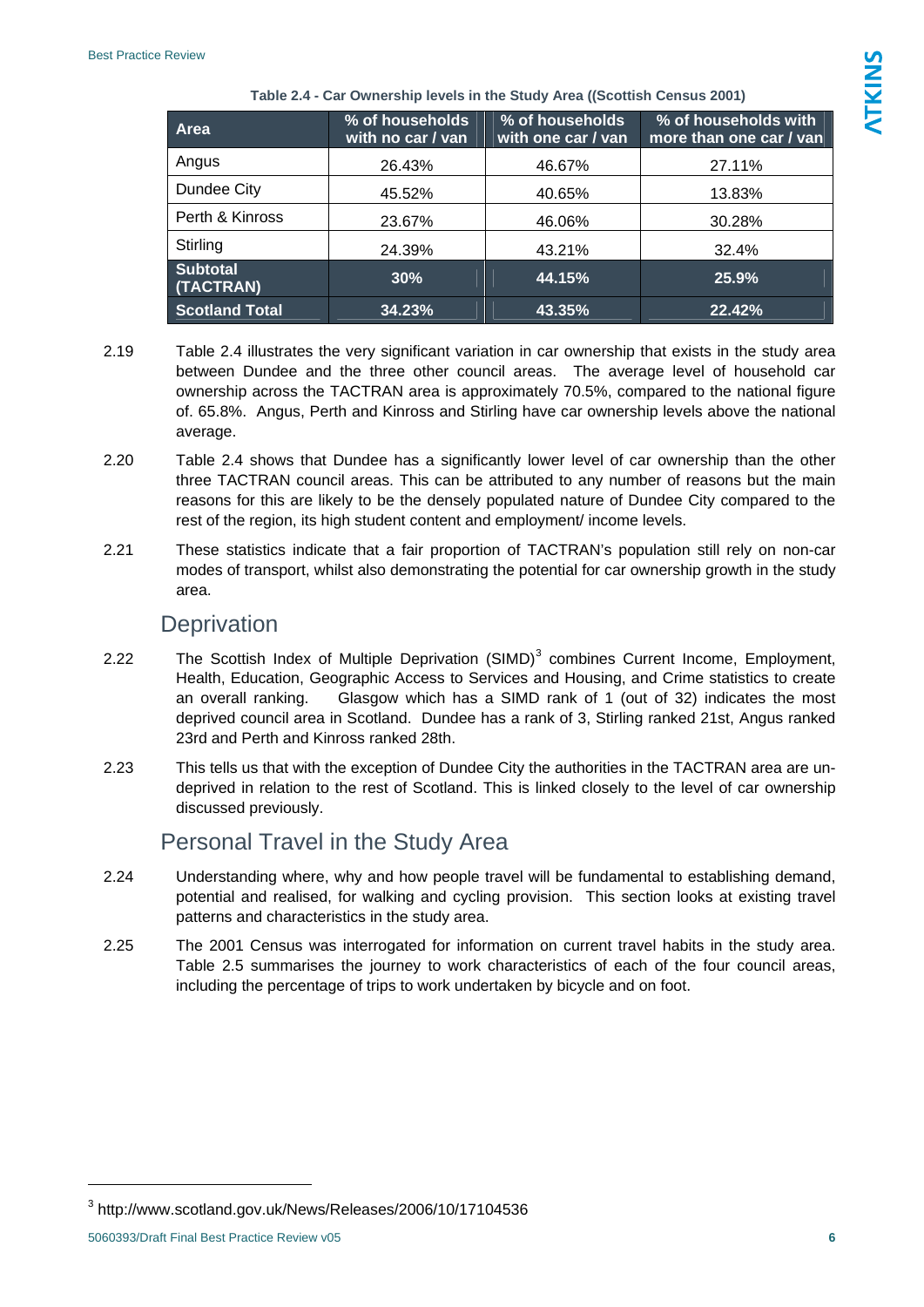| Area                      | All people<br>aged 16-74 in<br>employment<br>or studying | <b>Bicycle</b><br>% | <b>Cycling</b><br>Rank<br>(132) | On<br>foot<br>% | <b>Walkin</b><br>g Rank<br>(132) | Total %<br>travelling by<br>sustainable<br>modes | Average<br>distance (km)<br>travelled to<br>place of work<br>or study by all<br>modes |
|---------------------------|----------------------------------------------------------|---------------------|---------------------------------|-----------------|----------------------------------|--------------------------------------------------|---------------------------------------------------------------------------------------|
| Angus                     | 54,173                                                   | 2.32                | 4                               | 15.95           | 12 <sup>2</sup>                  | 18.27                                            | 15.36                                                                                 |
| Dundee<br>City            | 70,277                                                   | 1.18                | 16                              | 21.38           | 1                                | 22.56                                            | 7.59                                                                                  |
| Perth &<br><b>Kinross</b> | 68,258                                                   | 1.07                | 19                              | 16.38           | 9                                | 17.45                                            | 16.38                                                                                 |
| Stirling                  | 44,494                                                   | 1.26                | 14                              | 14.71           | 13                               | 15.96                                            | 15.45                                                                                 |
| <b>Scotland</b>           | 2,510,494                                                | 1.44                | $\blacksquare$                  | 14.07           |                                  | 15.51                                            | 12.58                                                                                 |

**Table 2.5 - Journey to Work Trips in the TACTRAN area (Scottish Census 2001)** 

2.26 Table 2.5 shows that the walking and cycling make up a higher proportion of journey to work trips in Dundee than in the other TACTRAN areas. Furthermore, the average distance travelled to work in Dundee City is approximately half that of the other council areas. This is likely to be a reflection of the fact that Dundee is the most densely populated of the four council areas; hence a large number of trips will be relatively short and local in nature.

#### **Cycling**

2.27 Three of the TACTRAN member councils – Dundee, Perth & Kinross and Stirling - have a lower than average percentage of people who cycle to work. However, in Angus council 2.32% of people in Angus cycle to work, which is well above the national average. This would appear to indicate that certain conditions exist within the council area that are conducive to cycling.

#### **Walking**

- 2.28 The percentages of those who walk to work within the four TACTRAN areas are all above the Scottish average.
- 2.29 The area of Dundee City is ranked first for walking as a mode of transport to work within Scotland. This is likely to be due to the compact nature of the Council area, and the proximity of local employers to residential areas.
- 2.30 Table 2.5 shows 22.56% of those living in Dundee travel to work using sustainable modes which compares with the national average of 15.51%. All of the TACTRAN areas have higher than average totals for travel to work by sustainable modes.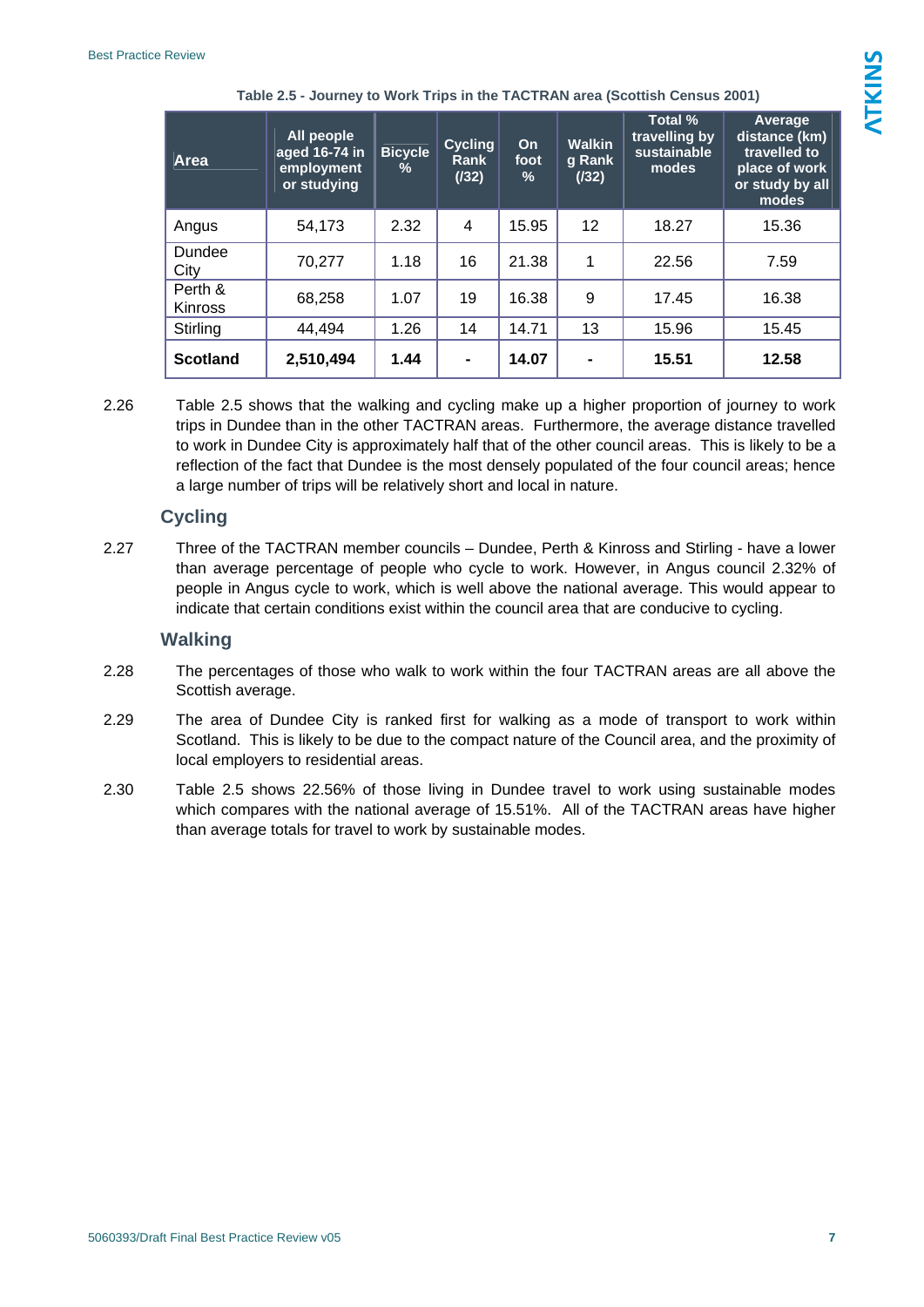## <span id="page-8-0"></span>3. Consultation

## **Overview**

- 3.1 Consultation was undertaken with five Scottish councils outside the TACTRAN study area with a view to establishing proven examples of good practice. These councils were chosen as they were identified as having a high modal split in favour of walking and cycling. The consulted councils are listed below. They are presented from highest to lowest in terms of cycling and walking levels, based on the 2001 Travel to Work Scottish Census data.
- 3.2 The five council areas are:
	- Aberdeen City:
	- City of Edinburgh;
	- Highland:
	- Moray; and
	- Scottish Borders.
- 3.3 A suitable representative from each of these authorities was contacted by email with a list of general and specific questions relating to the high level of walking and cycling within their respective areas. These questions were designed such that they prompted the consultees to discuss the means, real or perceived, by which this high modal split was achieved.
- 3.4 The following section summarises the responses received from each Council.

## Aberdeen City

- 3.5 Good practice initiatives within Aberdeen were encouraged by the SCOTS group (Society of Chief Officers of Transportation in Scotland); these have included the implementation of 20 mph zones throughout the city and the development of drop off areas with safe footways giving access to schools. The budget for the infrastructure at schools has come from the Scottish Governments Cycling, Walking and Safer Streets projects.
- 3.6 Within the city, pedestrian phasing times have been changed to allow more time to cross at Union Street which has subsequently seen a reduction in accidents.
- 3.7 A pedestrianised scheme has been completed in the city centre, and there is further potential to pedestrianise half of Union Street, a mile long shopping street. One finding from the introduction of pedestrianised areas is that loading vehicles have to be carefully controlled to retain the original purpose of restricting motorised access.
- 3.8 Cyclists in Aberdeen can make use of dedicated on-road paths which include shared use bus lanes as well as strategic off-road routes. Cycle parking has also been provided at all major shopping centres.
- 3.9 There are no home zones implemented in the Aberdeen area.

## City of Edinburgh

3.10 The high density of residential housing both in and around Edinburgh City Centre, combined with the large amount of employment in the city centre influences people to walk to work. In addition, Edinburgh is an attractive city which provides a pleasant walking environment. The Council has been working to reinforce these advantages by providing improved pedestrian facilities and environments. Within the Local Transport Strategy 2006 the use of guardrails on streets was deemed unsightly. Their use has not been prohibited but is now restricted to locations considered strictly necessary from a safety point of view.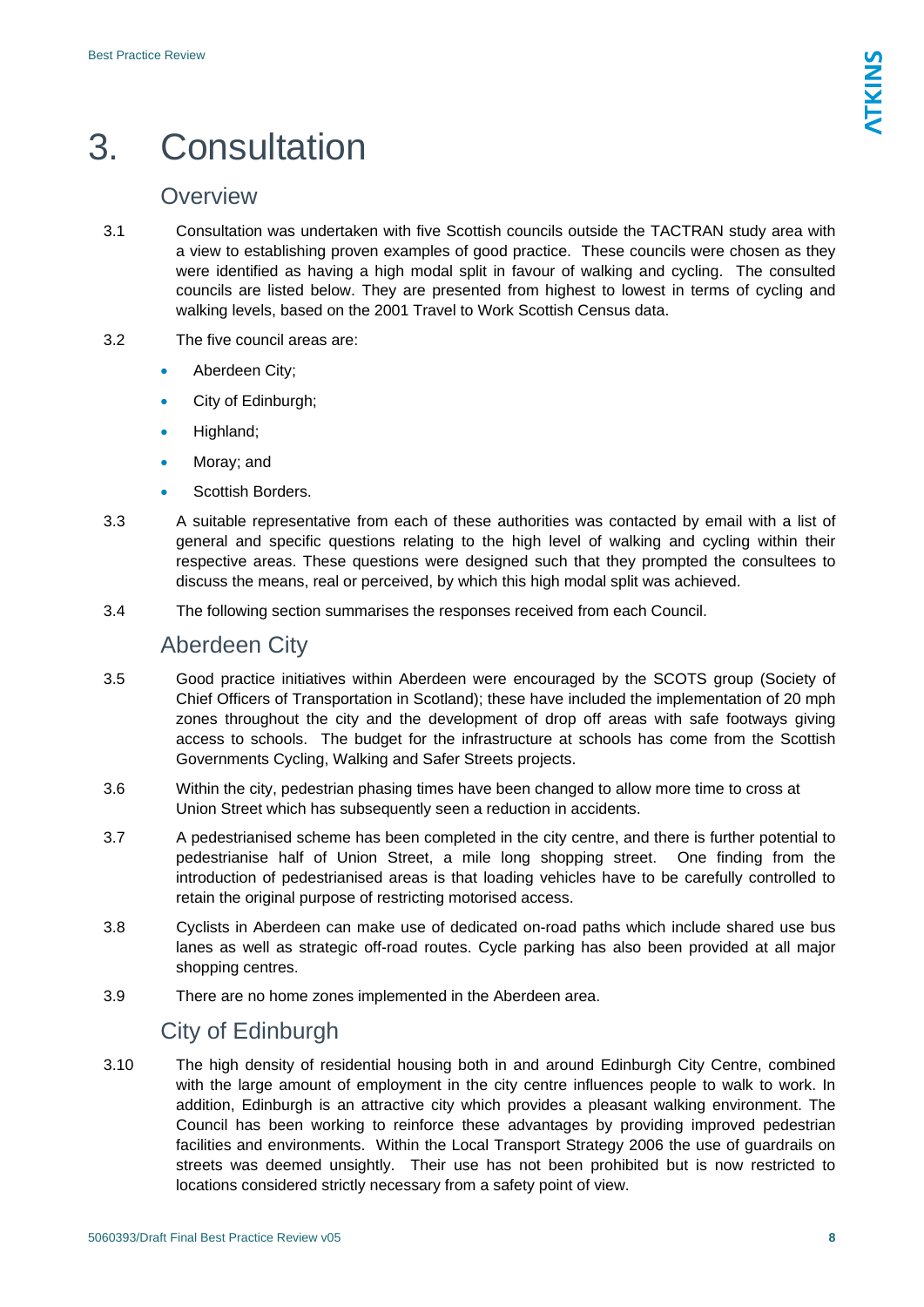- 3.11 It is hoped that providing improved pedestrian priority within Edinburgh, including pedestrian phases at junctions and crossings will encourage people to leave their cars and begin to walk around the city.
- 3.12 Schools in Edinburgh are encouraged to undertake school travel plans using their own resources, and this is supported and coordinated by CEC's 'School Travel Coordinators' who were funded by the Scottish Executive/Government (through Sustrans). However, funding has now been included in the general funds given to councils, and it is up to each authority to determine whether to continue to fund these posts. Improvements to routes around schools and the provision of parking, bike clubs and maintenance can be paid for by a separate Scottish Government fund, 'Safer Routes to School' and this money will tend to be prioritised to schools which have a travel plan in place and can justify the expenditure.
- 3.13 Census Data 2001 shows that 56% students walk to school within the Edinburgh City Council area. The main tools to encourage walking to schools are school travel plans. Schools adopting Travel Plans can choose from a variety of measures depending on their own preferences. These have included walking buses at six schools, promotion through 'walk to school days' and providing information on designated 'safe routes'. Incentives have also been provided, for example, rewarding children who walk to school with extra 'house points'.
- 3.14 A high-quality and modern tram network is scheduled to be running in Edinburgh by 2011. The tram implementation is expected to increase pedestrian numbers in the vicinity of the stops. The project will also include the improvement of the streetscape in which the tram runs which is expected to increase the level of pedestrian street activity.
- 3.15 Edinburgh is considered to enjoy a well maintained cycling infrastructure. There is a large network of off-road paths, predominantly former rail lines - the North Edinburgh Path Network, Innocent Railway Cycle path and Water of Leith Walkway. Additionally the Union Canal and Silverknowes Esplanade are cycling routes. The shared use paths across the Meadows and Bruntsfield Links also provide good quality routes, and low traffic speeds and the large number of on-road facilities in the city centre encourage cycling.
- 3.16 Cycling figures doubled in Edinburgh over the period of 1991 to 2001. It is thought this increase is due to physical measures; predominantly the provision of on-road facilities in the city. On road facilities include coloured advisory cycle lanes and advanced stop lines at most signalised junctions. Some additions were also made to the existing off-road network. Some Toucan crossings were also introduced in this period. It is thought that there were not any specific soft measures influencing this increase in cycling, more a general upward trend in its popularity.
- 3.17 The greenways for buses in Edinburgh were influenced by London's 'red routes'. These provide a form of facility for cyclists. The cycle lanes and advanced stop lines were standard tools suggested in guidance such as Cycling by Design.
- 3.18 Edinburgh City Council advised that the cycle parking adjacent to the new tram stops in the city will be included in the costs of the tram construction project in Edinburgh. Network Rail funds the cycle parking at Waverley station. There is no cycle parking at Haymarket station but Edinburgh council has funded cycle parking adjacent to it. Cycle parking at Edinburgh Park was included in the construction of the station which was funded by Transport Scotland. Cycle parking at Brunstane and Newcraighall has been provided by Scotrail. Council offices have mixed cycling facilities but the headquarters have cycle storage for 80 bicycles and shower facilities.
- 3.19 It is unclear what effect the introduction of the tram system will have on cycling in Edinburgh. The incorporation of the tram system will remove some on-road cycling facilities but there may be other aspects of the project which help to increase cycle use. It is expected that there will be some access of the tram by cyclists who would provide a small increase itself.
- 3.20 Travel plans have been implemented by a number of employers in Edinburgh ranging from large offices to supermarkets. Usually these have been implemented as part of planning conditions to develop a site and City of Edinburgh Council has not been involved in funding these.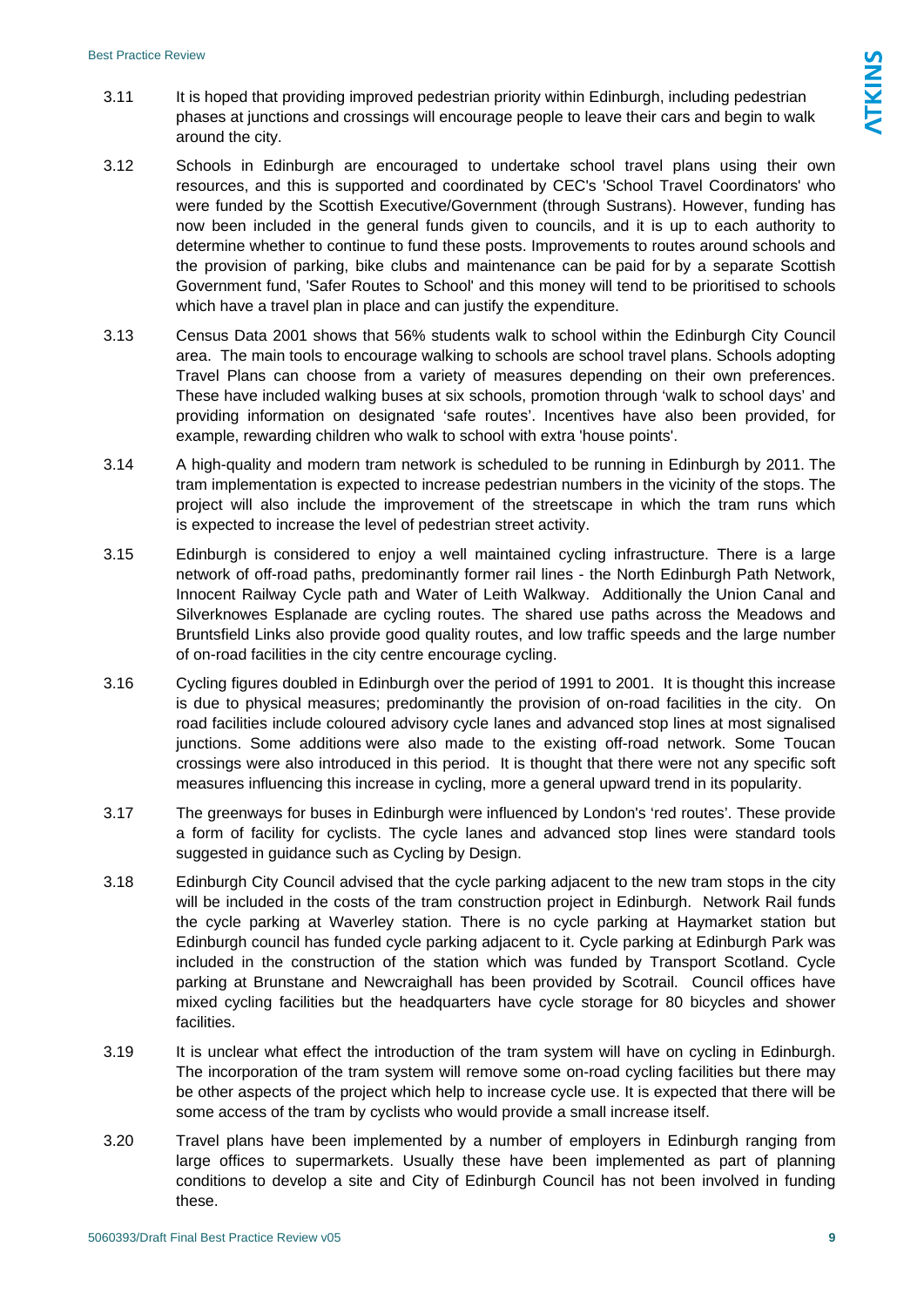3.21 The introduction of home zones in Edinburgh has been researched, but the costs associated with these projects, including community buy-in and construction, meant that they were deemed to be uneconomical. Instead 20mph zones have been implemented across residential areas in the city.

- 3.22 It was found that 2.88% of those living within the Highland Council area cycle to work (2001 Scotland Census). The Highland Council believe the perceived safety of routes, the provision of cycle facilities at start and end points, and the location of employment influence those to cycle to work. There is also a feeling that there is a lack of sufficient public transport arrangements in the council area, which often make it easier to cycle.
- 3.23 It is also thought that a lot of people within Highland area enjoy the outdoors and like to keep physically fit. The roads in this region are quieter in comparison to other parts of the UK. In certain parts of the area there are good cycle paths and networks including National Cycle Network (NCN) Route 7. Inverness has one of highest shares of modal split for cyclists. This is influenced by on and off road cycle facilities, relative flatness of urban area and drier climate.
- 3.24 There are various initiatives that have been introduced through the through the Safer Routes to Schools Scheme. These include 'Go for It', a walking and cycling incentive scheme and the production of travel plans for schools, used to encourage cycling in the Highland area.
- 3.25 The Highland Council Area has 213 schools, where 101 have completed travel plans and 32 schools are in working progress. The school travel modal split for walking and cycling from 2006 to 2007 within Highland has increased from 41% to 45%.
- 3.26 The Highland Council are currently undertaking workplace travel plans.

#### **Moray**

- 3.27 It is thought that geography and weather have a key role to play in Moray's higher than average rates of cycling for both work and leisure. It is thought the RAF air bases at Lossiemouth and Kinloss contribute to the modal figures as average income is lower here than other areas in Moray, contributing to bike use.
- 3.28 Within the Moray area there are a number of key cycling corridors including along the coastal region north of the A96. Within this area the landscape is mainly low and flat with a number of minor roads that have been included as part of the NCN Route 1. Other 'spur' routes at Forres and Elgin have utilised the easy cycling topology. With regard to soft measures, Moray Council have publicised a number of 'local routes' to complement the National Cycle Network as well as raising awareness through events such as bike week.
- 3.29 Safe Routes to Schools was introduced in Moray several years ago and those schools involved have increased levels of active travel. The figure of 3% of children in Moray cycling to school is three times higher than the national average. Most recent figures for cycling in Moray will be almost double this - in line with the 5% cycling of the total population of Moray. Nationally cycling to school has remained low against a rise in motorised journeys (both bus and car). This is something that has had an impact in Moray as in the rest of Scotland. Moray council are hopeful that the trend back towards more active travel is now underway and would expect to see this reflected in more recent census figures.

## Scottish Borders

3.30 There is a historical significance associated with a relatively high proportion of walking trips in the Scottish Borders. This is due to the fact that the Borders had a large number of textile manufacturing mills located mainly in the centre of towns and villages and therefore the majority of people walked to work. This figure has reduced as employees of these traditional local industries have been replaced by commuters, particularly those travelling to Edinburgh. The council aims to try and increase walking related trips wherever it is possible to do so, and has a school travel co-ordinator.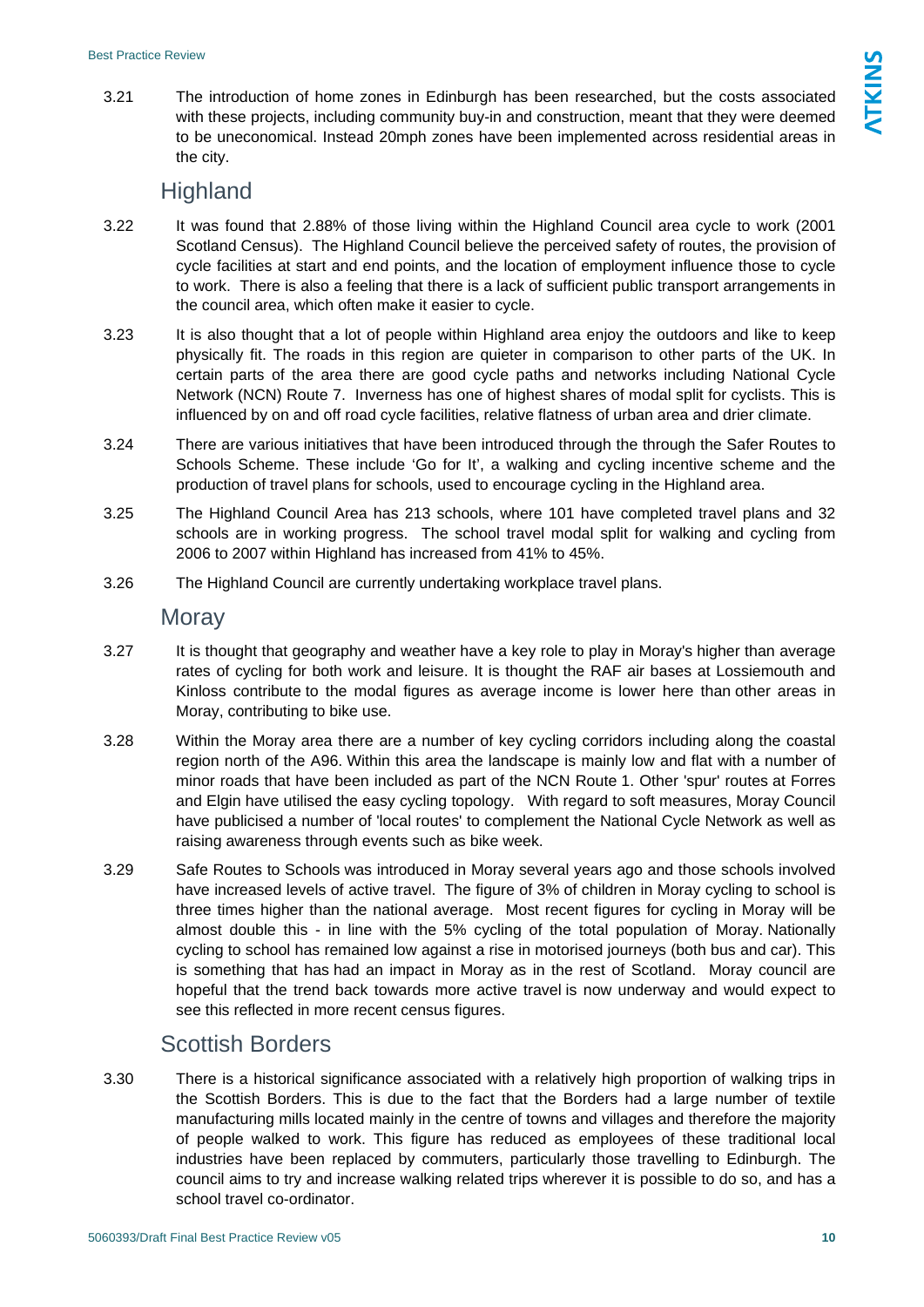- 3.31 The Scottish Borders council is considering improving pedestrian priority in a number of town centres within the Borders. There are pedestrian phases on signals; there are a number of pelican crossings and zebra crossings in the area and one toucan crossing in Hawick town. The zebra crossings have been criticised and the council state it is unlikely that any other zebra crossings will be introduced.
- 3.32 The Scottish Borders Council has a programme to improve existing pedestrian infrastructure and has undertaken some feasibility work to provide new links between settlements. When a new development is proposed the Scottish Borders Council try and develop new pedestrian infrastructure through developer contributions.
- 3.33 Within the Scottish Borders area shared use pedestrian and cyclist infrastructure has been recently constructed and there are proposals for a number of new shared access links in the area. The Council requires a travel plan to be produced for new developments on a larger scale. Recent examples include, Tesco, Asda, M&S and Next in the Galashiels area which incorporate walking into the local and existing networks.
- 3.34 There are no home zones implemented in the Scottish Borders area.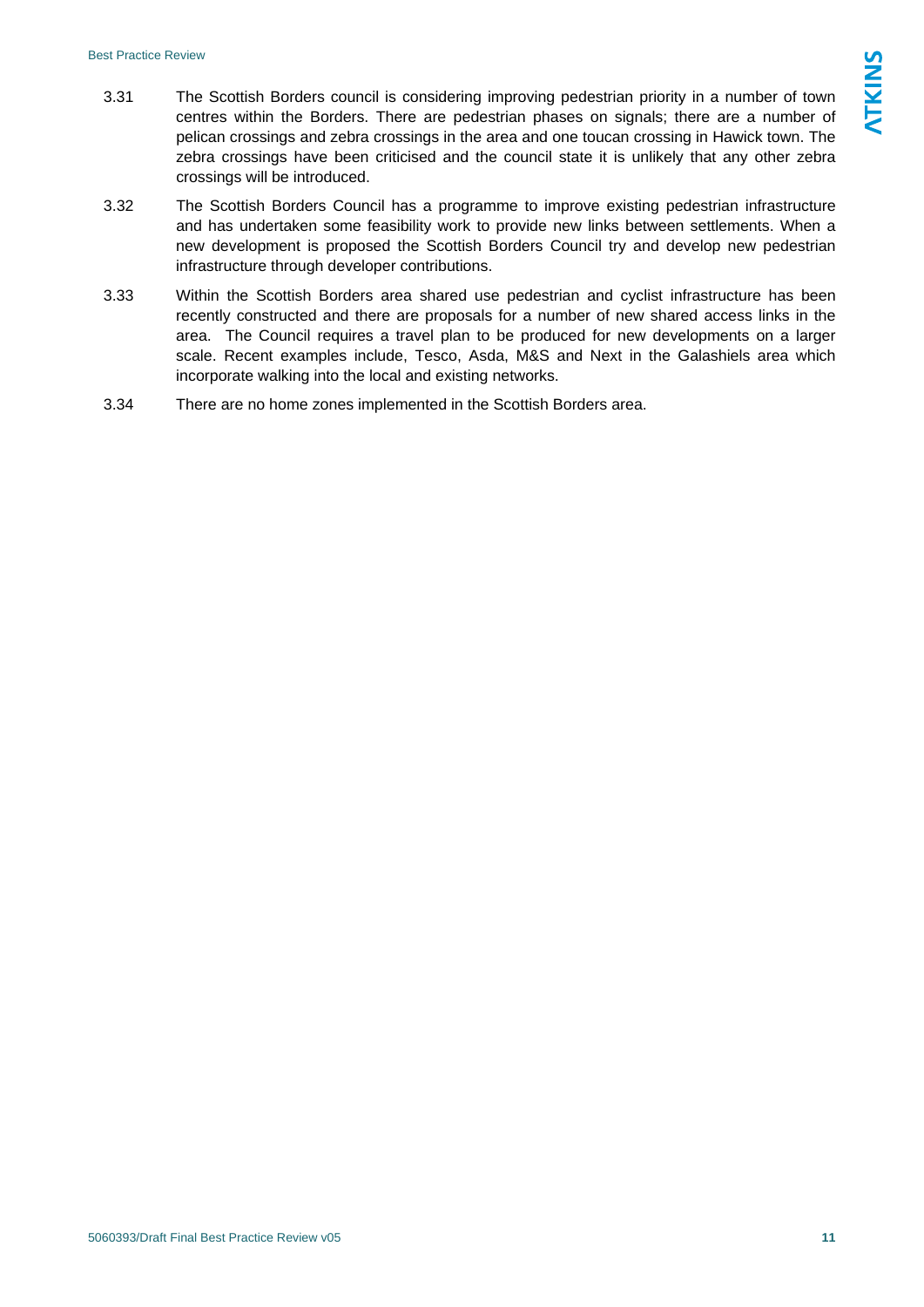## <span id="page-12-0"></span>4. Literature Review

## **Overview**

4.1 This chapter outlines elements of good practice gleaned from published strategies and guidelines available in the public domain. The various strategies are discussed in more detail in other documents in the Walking and Cycling Strategy itself.

## Scotland's National Transport Strategy (NTS)

- 4.2 The [NTS](http://www.scotland.gov.uk/Publications/2006/04/20084756/0) recognises that by investing in better infrastructure links between community facilities and transport hubs, cycling and walking can be developed as realistic alternatives to using the car.
- 4.3 It identifies a wide variety of tools available and committed enhancements to cut car use and make walking and cycling more attractive and safe.

#### **20mph Zones**

- 4.4 Local authorities within Scotland have the power to introduce a range of 20 mph schemes, including mandatory and advisory speed limits, with or without engineering measures (traffic calming) at suitable locations. These may operate only at certain periods. Part-time 20 mph speed limits may be particularly appropriate outside schools, operating at times when children are going to and from school.
- 4.5 The strategy states that in areas where 20 mph zones with traffic calming measures have been introduced, injury accidents have fallen by 60%, child pedestrian accidents by 70% and child cyclist accidents by 48%. £10 million will be invested during 2007 and 2008 to develop innovative and sustainable ways of getting to and from school. This will be achieved by improving access, building more walking and cycling paths, and introducing more 20 mph zones and vehicle free zones. 'Walking buses' and 'walk once a week' initiatives will be encouraged through school travel plan co-ordinators, who will also develop travel plans for each school.

#### **Walking Buses**

- 4.6 The Scottish Government provided guidance on [Safer Routes to School](http://www.saferoutestoschools.org.uk/) in 1999, identifying opportunities to consider the setting up of walking buses. It identifies one of the main criteria for success as the commitment of school staff and the local school community to the initiative.
- 4.7 Initiating a walking bus involves:
	- developing a designated route for pupils to walk to school;
	- agreeing a timetable for pick up/drop off points;
	- appointing a "driver" and "conductor" to each bus;
	- carrying out Disclosure (Scotland) checks on all volunteers; and
	- volunteers and pupils to wear high visibility waistcoats.
- 4.8 The benefits of a walking bus include:
	- exercise can help to improve children's health;
	- the environment around schools can be improved because of less traffic;
	- for many children it is their first opportunity to travel independently and an important part of personal and social development; and
	- children learn efficient travel habits.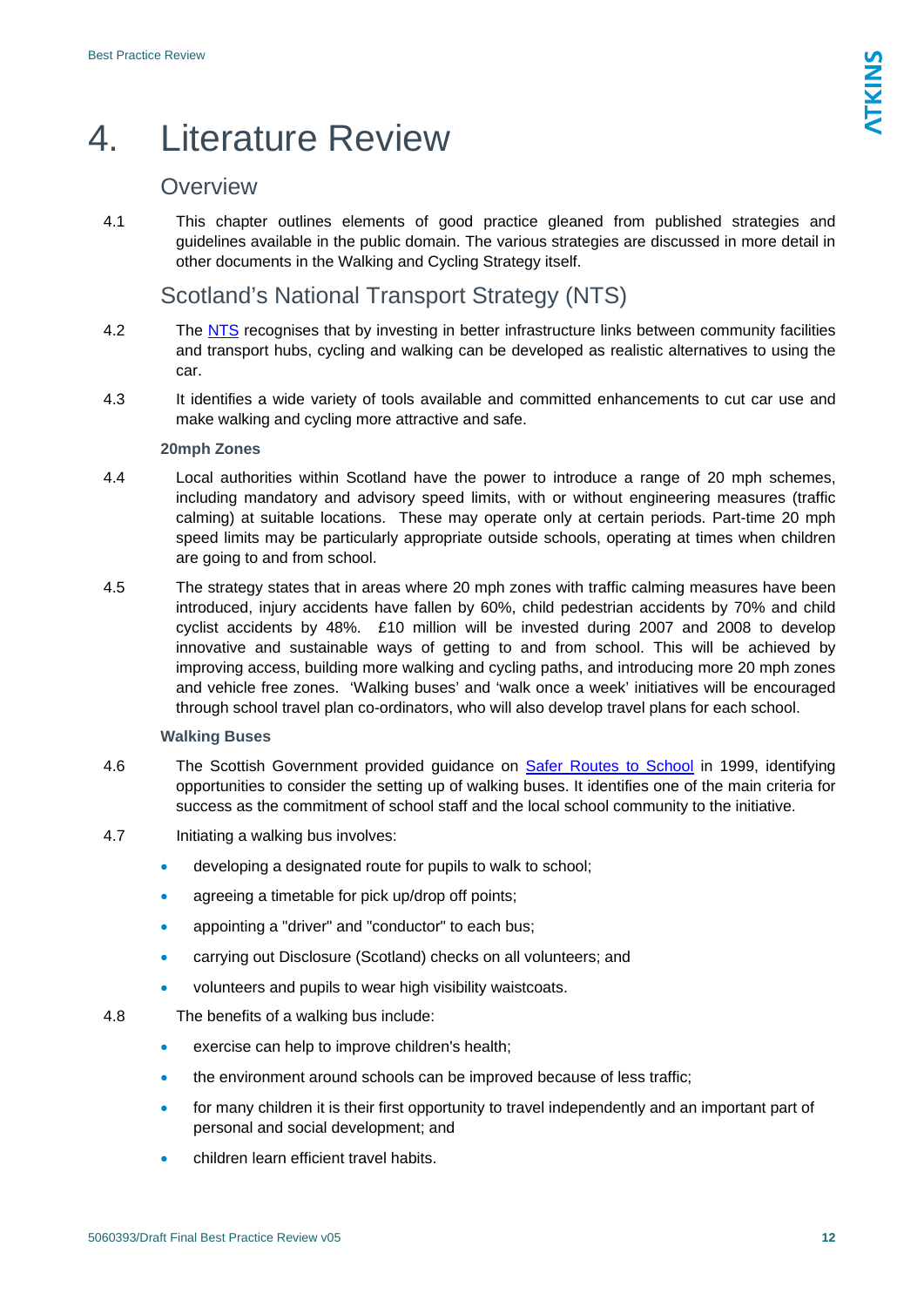- 4.9 Each bus must have two adults supervising one (driver) at the front, the other (conductor), at the rear. The agreed Adult: Pupil ratio is 1:10. If more parents wish to be involved than necessary, a rota will be required.
- 4.10 In order to facilitate the supervision of pupils and involve the older pupils, a "buddy" system is suggested whereby a P6/P7 pupil will be partnered with an infant.
- 4.11 An officer from the Physical Resources Team will carry out a risk assessment of the route, with input from the local Police Road Safety Officer. High visibility waistcoats should be provided for the pupils and volunteers taking part and must be worn. A mobile phone is also provided.
- 4.12 Generally the Council's insurance should cover the walking bus as long as all necessary steps have been taken such as risk assessments, criminal record checks etc.
- 4.13 Official consent forms will normally be issued at a meeting for parents. Training of volunteers should be undertaken by the School Travel Co-coordinator/Road Safety Officer once they have been Disclosure (Scotland) checked by Education Staffing Section. Training will involve walking the route with the volunteers and explaining what will be required of them with regard to supervising the children. The route will also be walked with the children advising how they will be expected to behave.

#### **Walk Once a Week Initiatives**

- 4.14 [Walk Once a Week](http://www.scotborders.gov.uk/news/19846.html) (WOW) is an initiative to tackle the school run, aiming to encourage pupils to walk to school at least once a week. The Scottish Borders have ten pilot schemes underway where local resources have been developed to help schools promote the scheme and participating pupils will receive staged 'rewards'.
- 4.15 The aim of the initiative is to encourage more pupils, parents and teachers to regularly walk or cycle the journey to and from school. The initiative is supported by classroom posters and a daily wall chart which enables pupils to record, monitor and reflect on how they travel to and from school. Pupils who regularly walk or cycle to school are then rewarded for their participation with the presentation of a WOW certificate.

#### **Safer Routes to School projects**

- 4.16 [Safer Routes to School](http://www.saferoutestoschools.org.uk/) (SRS) projects need pupil, parents, teachers and governors involvement. The Sustrans website offers advice on how to make children's journeys to school safe and healthy and more fun. It is found that children who walk or cycle to school arrive more alert and ready to work and enjoy a greater sense of independence. They also learn about road safety.
- 4.17 As part of its 'Tackling the School Run' project, the Scottish Government has funded a DVD to inspire more active school travel to help primary school pupils and staff take active school travel a step further. It looks at how barriers to active school travel can be safely overcome by developing a School Travel Plan.
- 4.18 Sustrans' Scotland has received a major funding boost for its School Travel team with an award of £5m from the Scottish Executive's Transport Group under the 'Tackling the School Run' project. The funding will be split into £1.4M for measures such as cycle parking and promotion, with £2m going for measures such as creating links between communities and schools that have been proposed by partner organisations.
- [4](#page-13-0).19 SRS projects<sup>4</sup> can also link into the Scottish curriculum in a wide variety of ways, using school travel plans and sustainable travel as a topic to deliver the curriculum. There are a number of case studies on the Sustrans website including Dunbarney Primary School and Muthill Primary School in Perth and Kinross.

<span id="page-13-0"></span><sup>4</sup> http://www.sustrans.co.uk/default.asp?sID=1094226578046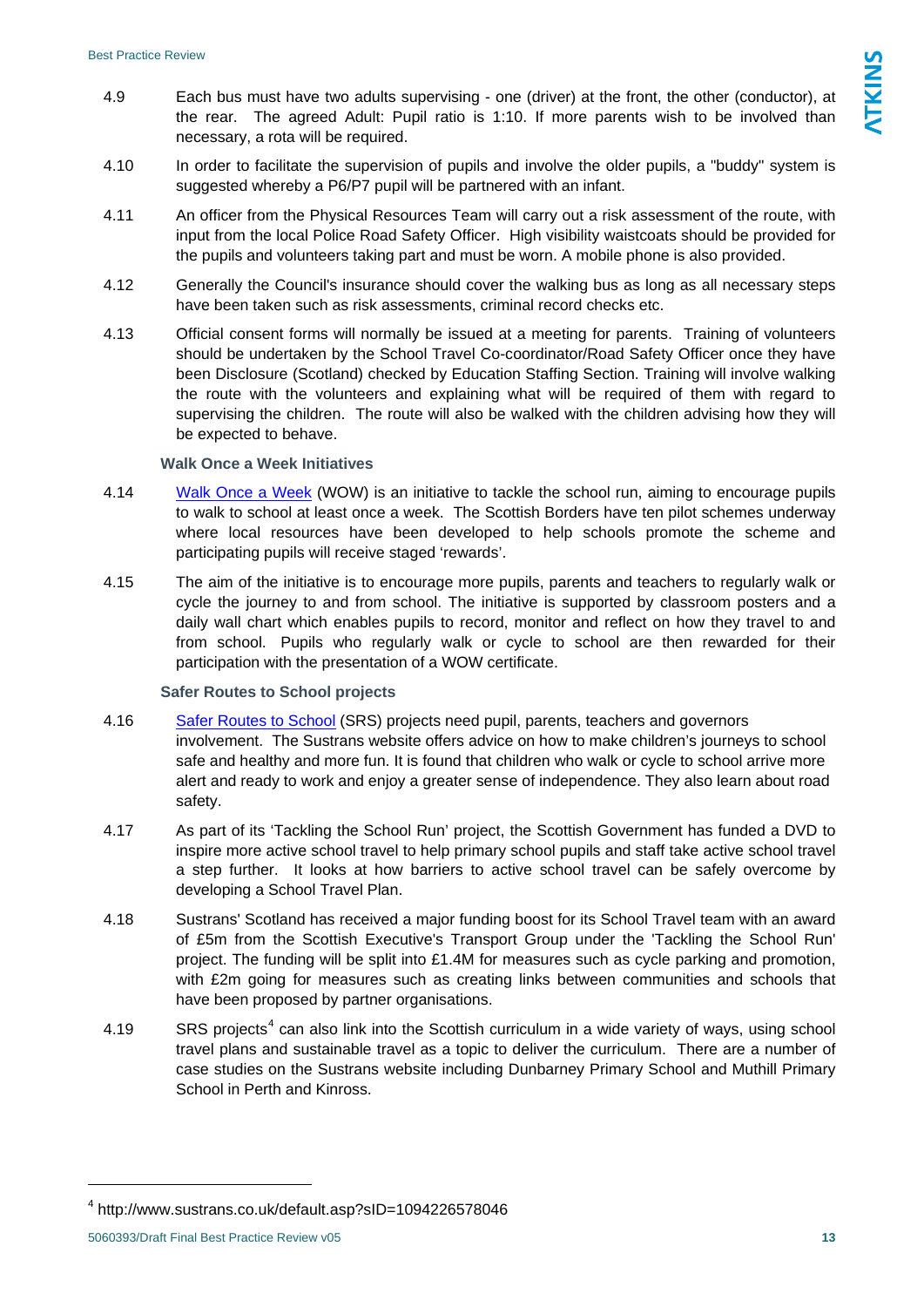#### **Children's Traffic Club**

- 4.20 [The Children's Traffic Club in Scotland](http://www.trafficclub.co.uk/) (CTCS) based in Edinburgh was launched in 1995 in order to help reduce the large number of children injured on Scotland's roads every year (The Club was developed to help parents teach their young children how to stay safe when they are out walking, playing or traveling. Membership of the Club is free to all three year olds resident in Scotland with approximately 27,000 new members per year.
- 4.21 Invitations to join the club are sent out by Health Boards to all children approaching their third birthday or shortly after. On registration, children receive six CTCS books, each containing pictures, stories and activities to help children learn to stay safe. Also all nurseries and playgroups in Scotland receive a free Traffic Club Nursery and Playgroup Pack, paid by the Scottish Executive and is available through local Road Safety Officers.
- 4.22 The vision for the Scottish Executive includes delivering carbon savings. There is a desire to increase the proportion of short journeys made on foot and on bicycles which reduces carbon emissions, improves air quality, reduces congestion and contributes to health improvements. It is proposed progress can be measured through average distance walked and cycled per person per year.
- 4.23 Another method suggested for reducing emissions is actively promoting SMART measures such as travel plans to encourage more sustainable travel. To maximise the benefits of SMART measures they must be part of a wider strategy encouraging travellers to change their travel behaviours and use alternative sustainable modes of travel, raising awareness about the need to travel including travel plans, travel awareness campaigns, travel to school campaigns, cycling and walking and car free housing zones.
- 4.24 Another method is promoting walking and cycling as sustainable forms of transport especially for short journeys. The Scottish Government has provided funding to:
	- [Cycling Scotland](http://www.cyclingscotland.org/) to develop cycling strategies as part of their Local Transport Strategies;
	- Local authorities for developing cycling projects Cycling, Walking and Safer Streets allocations and School Travel Plan Co-ordinator posts; and
	- [Sustrans](http://www.sustrans.org.uk/) to develop the National Cycle Network and improve links to schools, hospitals and other services within the community.

Funding and promotion for walking and cycling will increase focusing on safety, quality and location of routes, secure and practicable facilities at departure and destination points including tenement blocks, transport hubs, public buildings, shopping centres and the carriage of bicycles on public transport.

#### 4.25 In addition to the existing programme the government will:

- Support local awareness campaigns highlighting the benefits of cycling targeted at school children at term times;
- Work with Cycling Scotland with the possibility of running cycle training in playgrounds for every child under 10 and on road training for every child over 10;
- Encourage all public bodies to become a [Cycle Friendly Employer](http://www.cyclefriendlyemployers.org.uk/what_is_a_cfe.php) by 2008;
- Support Sustrans to complete the National Cycle Network in Scotland and promote the full network on the [Visit Scotland](http://www.visitscotland.com/) website;
- Fund Cycling Scotland to develop and manage Scotland's [Bike It Week](http://www.cyclingscotland.org/bikeweek_1.aspx) programme; and
- Encourage local authorities to undertake street audits to promote walking for shorter journeys.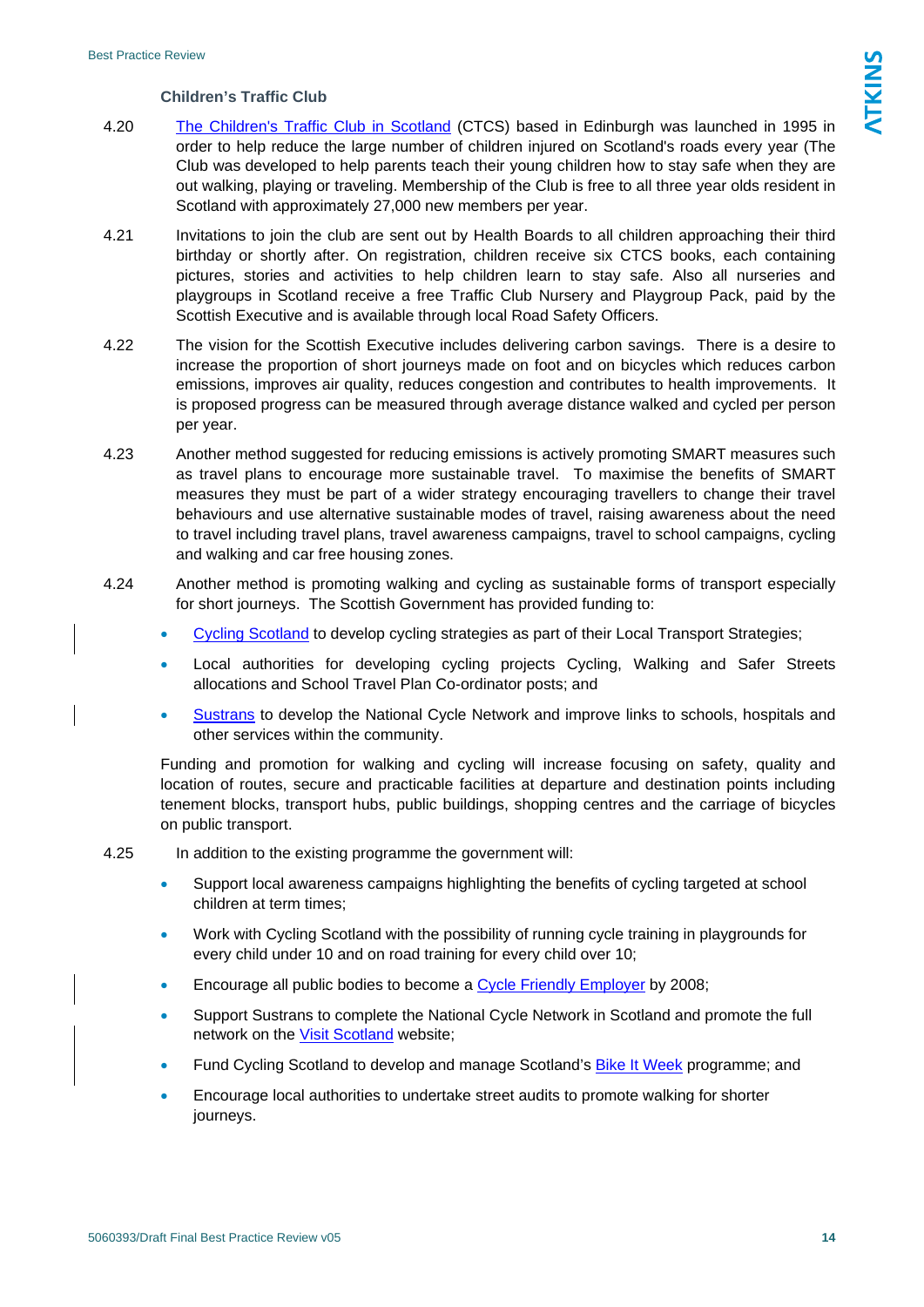## TACTRAN Regional Transport Strategy (RTS)

- 4.26 The **[TACTRAN RTS](http://www.tactran.gov.uk/regional_transport_strategy.html)** is discussed in some detail in the accompanying Audit of Existing Walking and Cycling Provision report (the Audit Report).
- 4.27 The RTS aims to deliver TACTRAN's vision of

"*a transport system, shaped by engagement with its citizens, which helps deliver prosperity and connects communities across the region and beyond, which is socially inclusive and environmentally sustainable and which promotes the health and well being of all".*

4.28 The Regional Transport Strategy which is currently being prepared will contain interventions that will probably include developing, delivering and monitoring a walking and cycling strategy for the region and also establishing and maintaining an inventory of current practice regarding the provision of Safer Routes to Schools and identify significant gaps in this provision.

### National Planning Framework for Scotland 2

- 4.29 The second [National Planning Framework for Scotland 2](http://www.scotland.gov.uk/Publications/2008/01/07093039/11)(NPF2) provides an important vehicle for the national debate about the sort of place we want Scotland to be. It will guide Scotland's spatial development to 2030, setting out strategic development priorities to support the Scottish Government's central purpose – promoting sustainable economic growth.
- 4.30 Scotland's National Planning Framework 2 (NPF2) published in Draft for Consultation in January 2008 identifies the challenged planning authorities have in creating urban environments which facilitate walking and cycling and to concentrate business and retail activity at locations which minimise reliance on the private car.

### Scottish Planning Policy 17: Planning for Transport

- 4.31 [Scottish Planning Policy \(SPP\) 17,](http://www.scottishexecutive.gov.uk/Publications/2005/12/19154917/49175) published in 2005, sets out how development plans and planning applications should specify where new transport infrastructure is required, and how the likely transport impacts of a development can be mitigated through design, investment or sustainable travel plans. This should reduce the need to travel and enable people to access local facilities by walking and cycling.
- 4.32 The policy states that new developments should be accessed by foot, internal layout and external connections. Urban areas can be made more attractive, safer and mobility friendly through a well planned Core Path Network. Town centres and areas trying to encourage walking should give pedestrians priority over other modes through a reduction in traffic speed, restriction on vehicle movements and pedestrian priority over vehicles.
- 4.33 It also states that cycle routes should provide convenient routes to employment centres, schools and local facilities being continuous with severance by main or distributor roads avoided to achieve a safe, coherent and direct route. Networks may include the use of redundant railway lines, or space alongside canals and rivers. Where separate facilities cannot be provided routes shared with pedestrians and horse riders may be considered where spare allows.
- 4.34 Effective planning for the needs of disabled people often has positive effects for other people including older people and those travelling with children. In planning positive provision for access by people with mobility impairments should be made. It will have an effect on design requirements for use by disabled/mobility impaired people on pedestrian and cyclist routes.
- 4.35 According to SPP 17 councils should ensure that secure, sheltered cycle parking is more conveniently located to buildings than car parking. Cycle parking standards take into account local standards along with indicative standards as referred to in Table 11.1 '[Cycling by Design',](http://www.scotland.gov.uk/library2/cbd/cbd-00.asp) 1999. This table includes location category for example places of work, shopping, educational, the location for example town centre and the recommended cycle parking provision. This table is included in Annex A.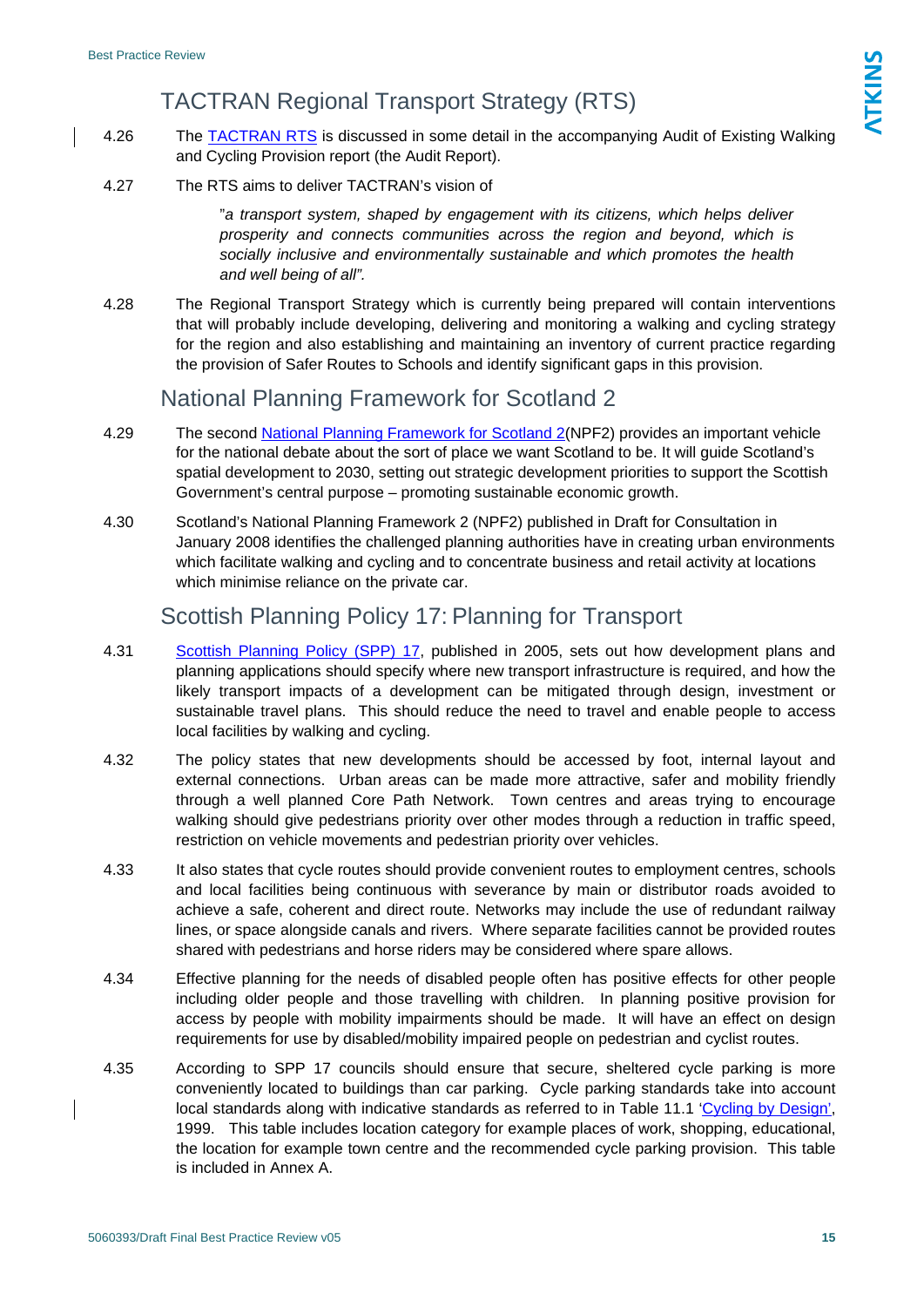4.36 A framework for delivering better integration of transport and land use planning will consist of a transport assessment and the use of travel plans to promote more sustainable transport solutions to development end users. It recommends that planning permission should not be granted for significant travel generating uses in locations where immediate links to walking and cycling networks are not available or cannot be made available.

## Cycling Scotland

- 4.37 [Cycling Scotland](http://www.cyclingscotland.org/) is core funded by the Scottish Government to make cycling the mainstream of everyday life. Cycling Scotland aim to integrate cycling into modern living as a sustainable mode of transport, a means of exercise, and a strong contributor to the Scottish tourist economy. This will be achieved through promoting public participation in cycling events, giving training to ensure people can cycle with confidence, and providing engineering services to ensure that cyclists are catered for on Scotland's roads and paths.
- 4.38 Cycling Scotland offer a range of instructor and staff training courses which include cycle training, cycle ride leadership, police cycle patrol and cycle patrol for parks and countryside. A recent survey by Cycle Training UK suggest that 80% of trainees felt the training made them more confident, leading to a 50% increase in the number of journeys made of over 3 miles, and a greater number prepared to cycle all year round. Cycling Scotland also deliver a range of education programs and are developing a network of accredited centres and tutors for the local delivery of cycle training, instructor training and other courses.
- 4.39 One of the key roles of Cycling Scotland is to work in partnership with transport authorities to achieve increased levels of cycling in Scotland and to establish cycling as an attractive and practical lifestyle option. Each Regional Transport Partnership and Local Authority has a dedicated Cycling Scotland contact to assist them in achieving their goals.

#### **Cycle Training**

- 4.40 Cycle training courses in Scotland are mostly organised in association with schools, led by instructors provided by the road safety department or an independent cycle training company. On-road training is usually offered to 10 and 11 year olds in primary schools, and sometimes to the younger pupils in secondary schools. National Guidance for cycle training is available from the www.nationalcyclingstrategy.org.uk.
- 4.41 The new National Standard for Cycling has three levels:
	- Level 1 is taught off road and covers balance control, bike handling skills and basic manoeuvres.
	- Level 2 is an introduction to on-road cycling, taught on quieter roads. Children will learn about where to position themselves on roads, observe traffic, turn and signal.
	- Level 3 is advanced cycle training. Held on busier roads, it deals with complex junctions and road configurations, making longer journeys and route planning.

## Cycling by Design

- 4.42 *[Cycling by Design](http://www.scotland.gov.uk/library2/cbd/cbd-00.asp)* is a best practice document published for consultation by the Scottish Executive in 1999 for consultation<sup>[5](#page-16-0)</sup>. Although it has never been finalised it is widely used by practitioners and accepted by local and trunk road authorities through out Scotland. Its prime objective is to draw together and to rationalise existing cycle design guidelines into a reference document used as a source of technical advice. This document lends support of the UK National Cycling Strategy Key Output No.6 - '*A Commitment to conduct an ongoing review and revision of all design guidance'*.
- 4.43 The document provides technical advice on planning for the cyclist including geometric design, network links, junctions and crossings and integration with public transport.

<span id="page-16-0"></span><sup>5</sup> http://www.scotland.gov.uk/library2/cbd/cbd-00.asp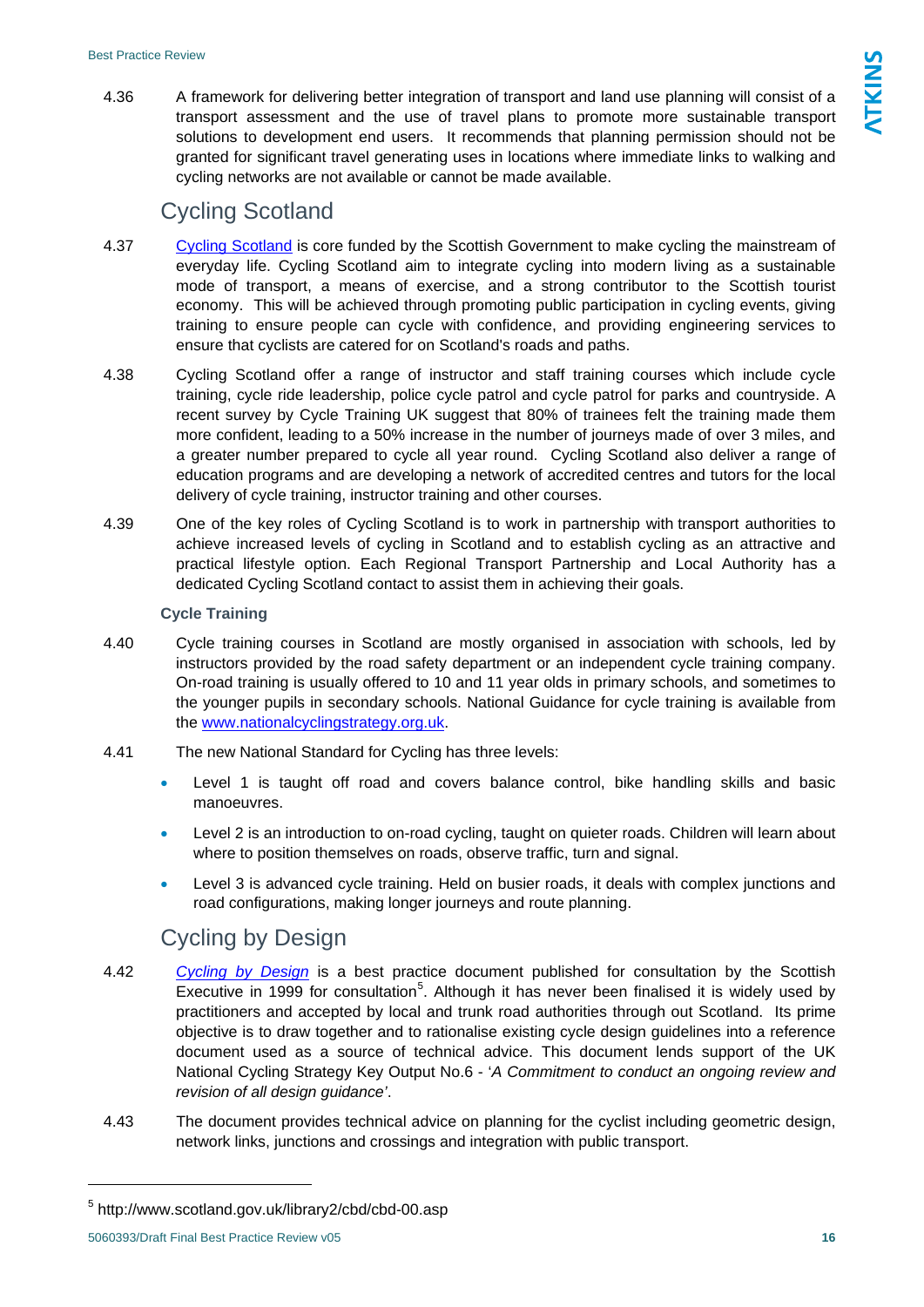4.44 It also included guidance on recommended levels of cycle parking for developments. Table 4.1 is replicated from this document.

<span id="page-17-0"></span>4.45 Table 4.1 Recommended Parking Provision

| Location<br>Category | <b>Location</b>                         | <b>Recommended Cycle Parking</b><br><b>Provision</b> |  |  |  |
|----------------------|-----------------------------------------|------------------------------------------------------|--|--|--|
| Place of work        | <b>Business Offices, Services</b>       | 1 Space per 400m <sup>2</sup> gross floor area       |  |  |  |
|                      | Light Industrial                        | 1 Space per 1000m <sup>2</sup> gross floor area      |  |  |  |
|                      | <b>General Industrial</b>               | 1 Space per 2000m <sup>2</sup> gross floor area      |  |  |  |
|                      | Warehouses                              | 1 Space per 2000m <sup>2</sup> gross floor area      |  |  |  |
| Shopping             | Food Retail: Out of town                | 1 Space per 1000m <sup>2</sup> gross floor area      |  |  |  |
|                      | <b>Town Centre</b>                      | 1 Space per 500m <sup>2</sup> gross floor area       |  |  |  |
|                      | Non-food Retail: Out of town            | 1 Space per 2000m <sup>2</sup> gross floor area      |  |  |  |
|                      | <b>Town Centre</b>                      | 1 Space per 1000m <sup>2</sup> gross floor area      |  |  |  |
|                      | Garden Centre                           | 1 Space per 1000m <sup>2</sup> gross floor area      |  |  |  |
| Educational          | Primary and Secondary Schools           | 1 Space per 25 staff and pupils                      |  |  |  |
|                      | <b>Universities and Colleges</b>        | 1 Space per 25 staff and pupils                      |  |  |  |
| Residential          | <b>Student Flats/Halls of Residence</b> | 1 Space per 8 staff and residents                    |  |  |  |
| Recreational         | General                                 | 1 Space per 8 parking places                         |  |  |  |
| Community            | Hospitals                               | 1 Space per 8 parking places                         |  |  |  |
|                      | <b>Health Centres</b>                   | 1 Space per 8 parking places                         |  |  |  |
|                      | <b>Churches and Community Centres</b>   | 1 Space per 8 parking places                         |  |  |  |
|                      | Libraries                               | 1 Space per 8 parking places                         |  |  |  |
| Transport            | Railway Station                         | 5 per peak period train                              |  |  |  |
|                      | <b>Bus Station</b>                      | 2<br>hundred<br>peak<br>period<br>per<br>passengers  |  |  |  |

- 4.46 Although Cycling by Design offers no specific guidance on cycle parking for housing Parking Standards<sup>[6](#page-17-1)</sup> produced by City of Edinburgh Council recommends that a minimum of two cycle parking spaces are provided for each dwelling unit with fewer that 4 rooms. For dwellings with four or more rooms this should be increased to two spaces. This document also includes specification and form of the various types of cycle storage. The Design Manual for the London Cycle Network<sup>[7](#page-17-2)</sup> recommends one space per unit is provided for flatted developments.
- 4.47 Cycling by Design also information, guidance and a framework for Cycle Audit for Trunk Roads. This is to be applied in the development of all future trunk road proposals in Scotland.

## Cycling Infrastructure Design

- 4.48 The [Cycling Infrastructure Design](http://www.dft.gov.uk/consultations/closed/infrastructuredesign/) note published by the Department for Transport provides comprehensive guidance and information as the Traffic Advisory Leaflets also published by the Department for Transport, along with relevant cyclist advice for planning.
- 4.49 The note includes detail on general design parameters, demand management measures, methods of reducing vehicle speeds on cycle routes, how to reallocate road space and cycle lanes, types and designs of off road cycle routes, junction details including advanced stop lines and safety at roundabouts, cycle parking and public transport integration.

<span id="page-17-1"></span> $6$  City of Edinburgh Council – Development Quality Handbook – Parking Standards 1999

<span id="page-17-2"></span><sup>7</sup> Transport For London – Design Manual 1998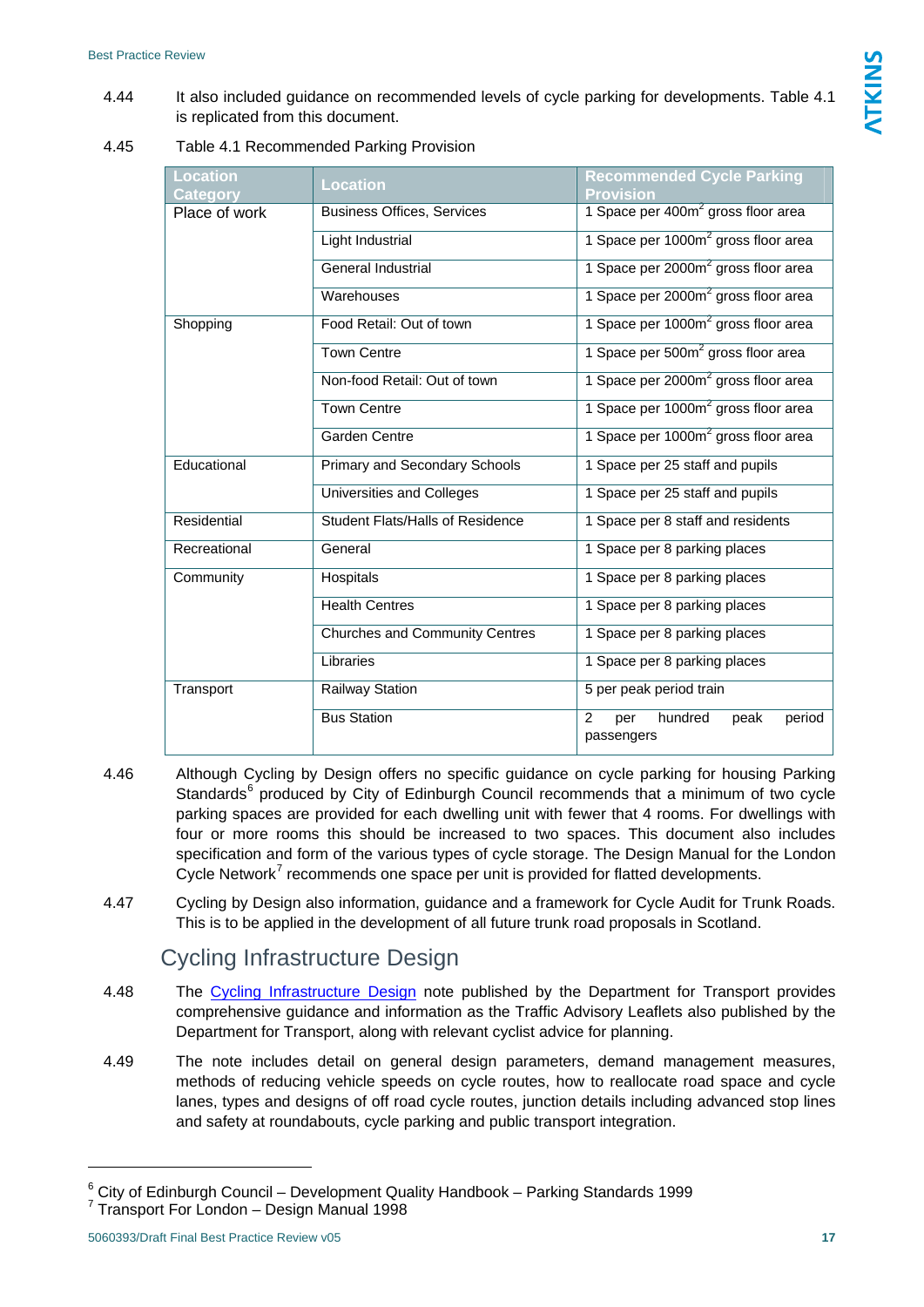4.50 The note includes a table detailing good practice for cycle parking. It advises cycle facilities should be visible and easy to find and as close as possible to the destination. Cycle parking should also be safe and secure and covered to offer a level of protection from the weather for the length of stay. Parking facilities must be easy to use and an attractive design to match other surrounding street furniture for example as well as fitting into the context of the cycle route network connecting main origins and destinations.

## Cycling Provision in New Flat Developments

4.51 The issue of provision of cycle parking in new flat/apartment developments was raised in consultation. A summary of the requirements of Transport for London, the London Borough of Camden and Edinburgh and Glasgow City Councils is shown in the Appendix.

## A Walking Strategy for Scotland

- 4.52 The [Walking Strategy for Scotland](http://www.scotland.gov.uk/consultations/culture/wsfs-00.asp) is the first of a two stage process of the Scottish Executive's transport vision for Scotland as published in 2002. The Strategy represents the views of the Scottish Walking Forum, whose members including council members and representatives from the Scottish Executive.
- 4.53 The purpose of the strategy is to guide and influence policy makers in developing local walking strategies, and sets out how walking can be made easier, safer and more pleasant. It contains reference to the benefits of walking, national and local objectives and targets, promotion and education and consultation.
- 4.54 The strategy concludes that walking must be incorporated into integrated transport strategies and the Scottish Executive, local authorities, education organisations, employers, voluntary groups and health services have a role to play in promoting walking.
- 4.55 Local authorities should review their own budgets and explore all sources of funding to finance projects using their walking strategies to help meet other targets such as road traffic reduction, air quality and road casualty reduction targets. The strategy also concludes it may be necessary to appoint a walking officer to take forward the walking strategies.

### **Sustrans**

- 4.56 [Sustrans](http://www.sustrans.org.uk/) is a sustainable transport charity. Their vision is a world in which people can choose to travel in ways that benefit their health and the environment. They work on practical, innovative and imaginative ways of dealing with the transport challenges.
- 4.57 Sustrans has set about creating an environment that will actually help people to walk and cycle much more. The National Cycle Network offers a mixture of traffic-calmed streets, quiet roads and traffic-free routes in communities all over the UK, helping people to work, shops, school and play.
- 4.58 '[Safer Routes to Schools'](http://www.saferoutestoschools.org.uk/) and ['Bike It'](http://www.sustrans.org.uk/default.asp?sID=1102425335218) are both Sustrans schemes working with schools and children to give them independence getting to school and parents the peace of mind to let them. This includes creating hundreds of links to schools from the National Cycle Network. Also having the choice of using sustainable transport to travel gives benefits to health and the environment. This would create safer roads, cleaner air and a better quality of life.
- 4.59 Sustrans' Active Travel work with government to promote walking and cycling as a way of combating obesity, heart disease and cancer. Sustrans has also pioneered [TravelSmart](http://www.travelsmartuk.com/travel-home/) in the UK, a unique service that gives households the tailor-made information they need to walk, cycle and use public transport more.
- 4.60 Sustrans is updating city living for the 21st century, putting people at the heart of their community. In ['Liveable Neighbourhoods](http://www.sustrans.org.uk/default.asp?sID=1090834683408)' kids can play safely, people can shop locally, and there are green, open spaces.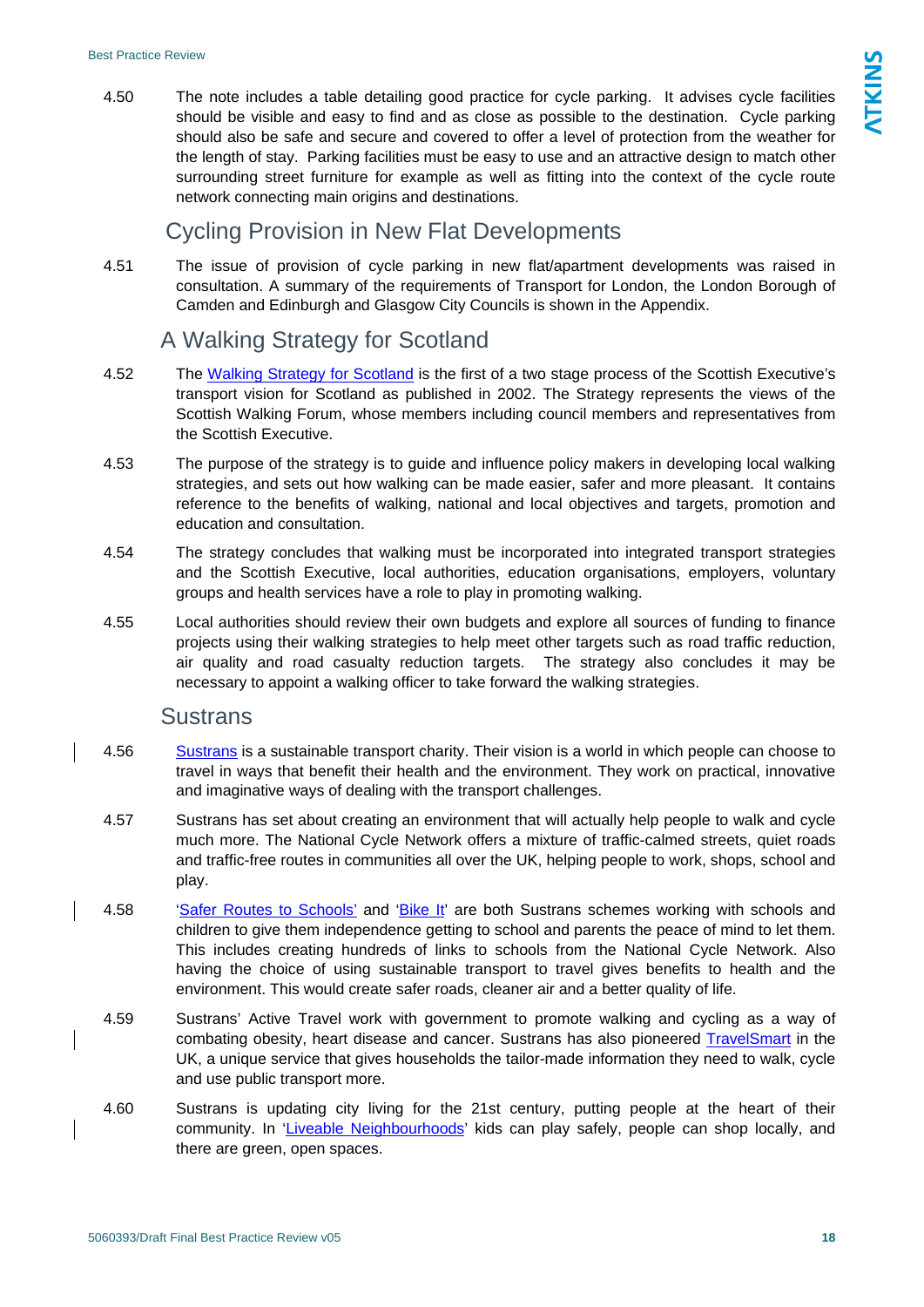4.61 Sustrans also has an Art in the Travelling Landscape team which aims to create more memorable public spaces, and regularly commission quality artworks. These include interesting sculptures, mileposts, seats and drinking fountains throughout the National Cycle Network.

## Scottish School Travel Advisory Group

- 4.62 The [Scottish School Travel Advisory Group](http://www.scotland.gov.uk/Publications/2003/02/16402/18362) (SSTAG) was formed by the Scottish Executive to bring together expertise from the health, education and transport arenas. The objective of the group is to increase the proportion of non-car travel to school.
- 4.63 The work of SSTAG has a wide perspective and builds on the Safe Routes to School Scheme. SSTAG set to achieve improved safety, improved health through decreases in pollution and increases in exercise levels, an improved environment through reduction in congestion and traffic noise and improvements in children's social development through independent travel.
- 4.64 Recommendations have been made that local transport strategies should include school travel in their cycling and walking strategies. It is also recommended that school travel plans should form an integral part of local transport strategies which set targets at a local level.
- 4.65 The group recommend that all schools establish a School Travel Team, being school based and subsequently producing a school travel plan. Training and teaching resources must be developed in support of the teams and a school travel plan co-ordinator should be set up within each local authority. They also recommend a code of practice is drawn up defining the responsibilities of all those involved in the school travel plan including transport operators, local authorities, parents and school travel teams.
- 4.66 School travel is part of the curriculum and should be given a higher profile, especially to those children whose distances give them a choice to walk or cycle. Training should be increased and improvements continued on school sites including locker provision and secure parking.
- 4.67 The note also recommends enforcing traffic, to reduce and manage parking outside the schools forming an integral part of Safe Routes to School where possible and school travel plans. The recommendations within this note will be used as the basis of drawing up a strategy for implementation.

## Living Streets

- 4.68 [Living Streets](http://www.livingstreets.org.uk/) is a Scottish national charity, with members from all parts of Scotland who campaign for streets that are better for walking and better for living in. The charity helps to create safer, more sociable neighbourhoods, and encourages adoption of a healthier lifestyle by walking.
- 4.69 Clear Pavements is a Living Streets campaign to ensure that the streets of Scotland are clear of obstructions and are pleasant, safe places for people to walk. Illegal parking of cars and vans is an increasing problem causing inconvenience to pedestrians, especially those in wheelchairs, with visual impairments, pushing buggies or with young children. The campaign is also concerned about vehicle parked on junction corners and across pedestrian crossings, both of which restrict visibility for pedestrians.
- 4.70 As a result of this campaign Living Streets hope to ensure all pavement parking is banned and local authorities take on strict enforcement of parking regulations.

### Spokes

- 4.71 [Spokes](http://www.spokes.org.uk/) is a voluntary organisation, the Lothian Cycle Campaign, founded in 1977, with over one thousand members. Spokes campaign for better conditions for cyclists, especially in Edinburgh and the Lothians.
- 4.72 Spokes Objectives are to:
	- promote cycling, as part of a sustainable transport and access strategy, and to ensure that councils and government actively do the same.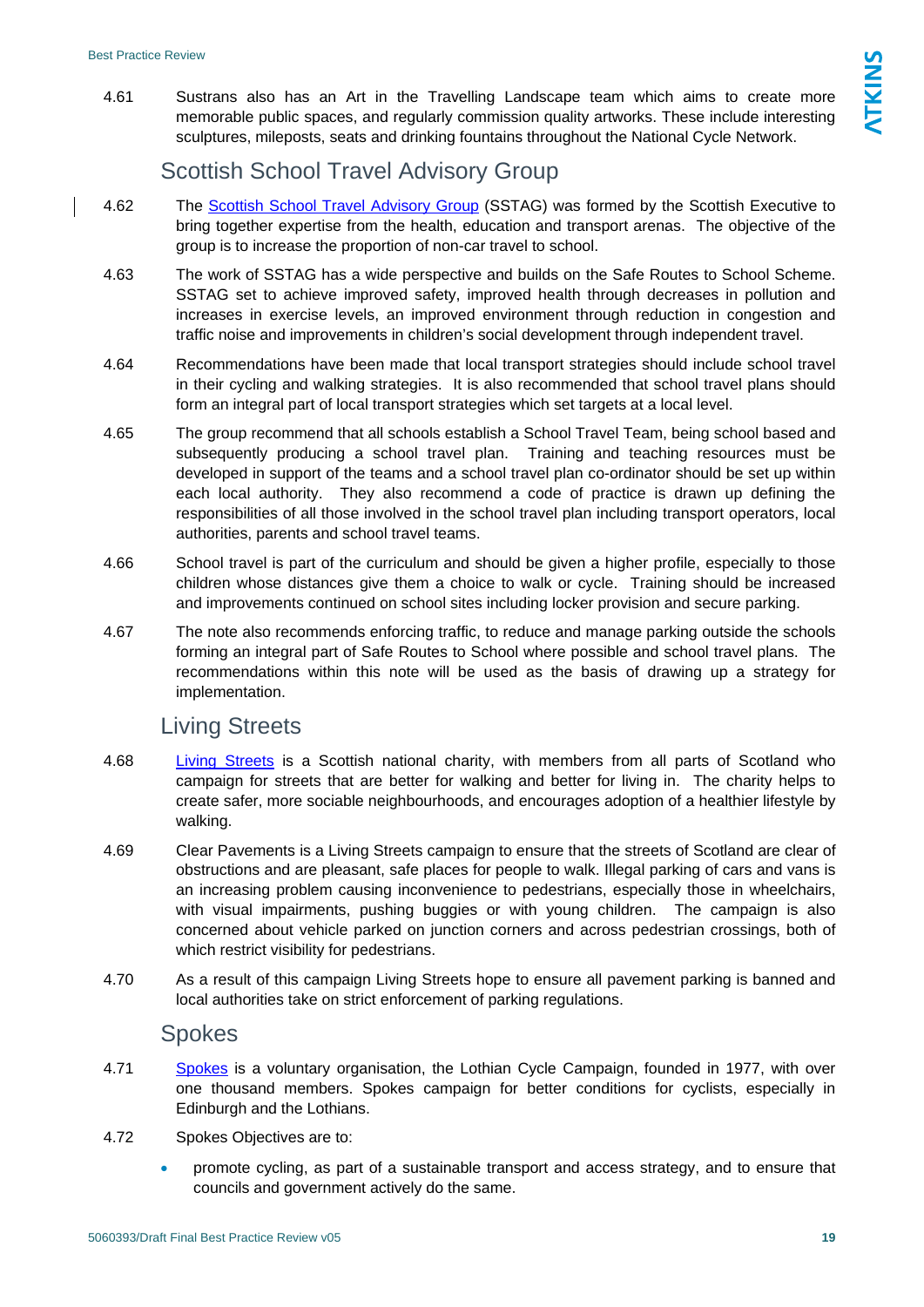- publicise the benefits of cycling for the community and individuals like walking, it is cheap, efficient, enjoyable, healthy, non-polluting and intrinsically safe.
- 4.73 Spokes believe that councils and government should have an overall transport strategy in which cyclists, pedestrians, public transport and motor traffic are all taken fully into account.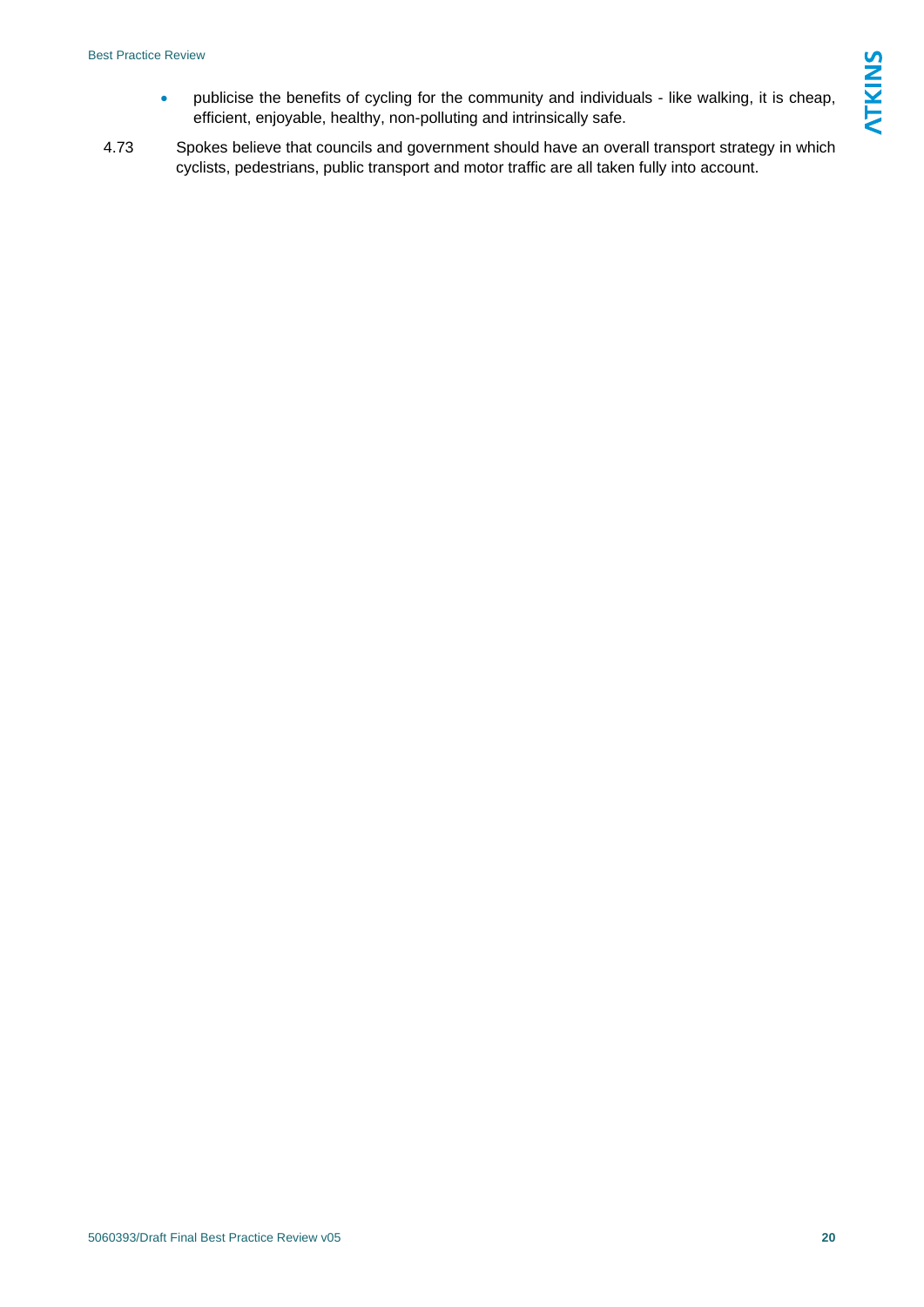## <span id="page-21-0"></span>5. Summary of Good Practice

## **Overview**

<span id="page-21-1"></span>5.1 Tables 5.1 and Table 5.2 highlight good practice in the promotion of walking and cycling. These tables summarise the information gathered as part of the Best Practice review, and from consultation with the identified Local Authorities.

| <b>Good Practice Measure</b>    | <b>Principles</b>                                                                                                                                                                                                                                                                                                                                         |  |  |  |  |
|---------------------------------|-----------------------------------------------------------------------------------------------------------------------------------------------------------------------------------------------------------------------------------------------------------------------------------------------------------------------------------------------------------|--|--|--|--|
| Pedestrian Accessibility        | Good pedestrian links should be established to key attractors to<br>encourage walking through travel plans, planning applications and<br>local transport studies.                                                                                                                                                                                         |  |  |  |  |
|                                 | Increase pedestrianised areas (to a high quality finish) and in<br>alliance enforcing parking restrictions.<br>Better enforcement of<br>parking restrictions and illegal parking in general.                                                                                                                                                              |  |  |  |  |
|                                 | Increase pedestrian priority including pedestrian phases at signals<br>and pelican and toucan crossings.                                                                                                                                                                                                                                                  |  |  |  |  |
| Safety                          | Introduce 20mph restrictions in all school zones and town/city<br>centres where appropriate i.e. commercial and residential areas.<br>Create safe drop off points close to school with safe walking links<br>to the school.                                                                                                                               |  |  |  |  |
|                                 | Encourage parents to enrol their young children in the Children's<br>Traffic Club which is available free to all 3 year olds to educate<br>them in travel safety.                                                                                                                                                                                         |  |  |  |  |
|                                 | Appropriate lighting along core walking routes.                                                                                                                                                                                                                                                                                                           |  |  |  |  |
| Security                        | Provide personal security alarms through employers and schools.                                                                                                                                                                                                                                                                                           |  |  |  |  |
| Attractive                      | Offer pedometers through the health board, work and schools so<br>people can keep an account of how many actual daily or weekly<br>steps they make and encourage them to set personal and ever<br>increasing targets.<br>Support Living Streets' manifesto to clear obstructions on the<br>streets and make them pleasant, safe and better for living in. |  |  |  |  |
|                                 | Health promotion through <b>Active Travel</b> stressing the benefits of<br>exercise and reduction of disease.<br>Also educating about the<br>environmental damage of vehicles. Local authorities should<br>review budgets and explore sources of funding to meet<br>environmental targets.                                                                |  |  |  |  |
| Promotion                       | Inform the public that pedestrian casualties have been decreasing<br>over ten years and the relevant soft and hard measures doing so<br>to increase confidence.                                                                                                                                                                                           |  |  |  |  |
|                                 | Local councils, government bodies, major employers should be<br>encouraged to take part in initiatives such as walk to work week.                                                                                                                                                                                                                         |  |  |  |  |
|                                 | <b>TravelSmart</b> services promoted for their tailor made walking,<br>cycling and public transport information.                                                                                                                                                                                                                                          |  |  |  |  |
|                                 | Route improvements through the SRS will encourage children and<br>parents to walk to school.                                                                                                                                                                                                                                                              |  |  |  |  |
| Safe Routes to Schools<br>(SRS) | The projects are in association with Sustrans and funding is<br>prioritised to schools who have implemented travel plans.                                                                                                                                                                                                                                 |  |  |  |  |
|                                 | A school travel team should be formed (school based) to produce<br>a travel plan, with a school travel plan co-ordinator.                                                                                                                                                                                                                                 |  |  |  |  |
|                                 | The Sustrans website should be used frequently by parents,                                                                                                                                                                                                                                                                                                |  |  |  |  |

| Table 5.1 - Established Principles of Good Practice (Walking) |  |  |
|---------------------------------------------------------------|--|--|
|                                                               |  |  |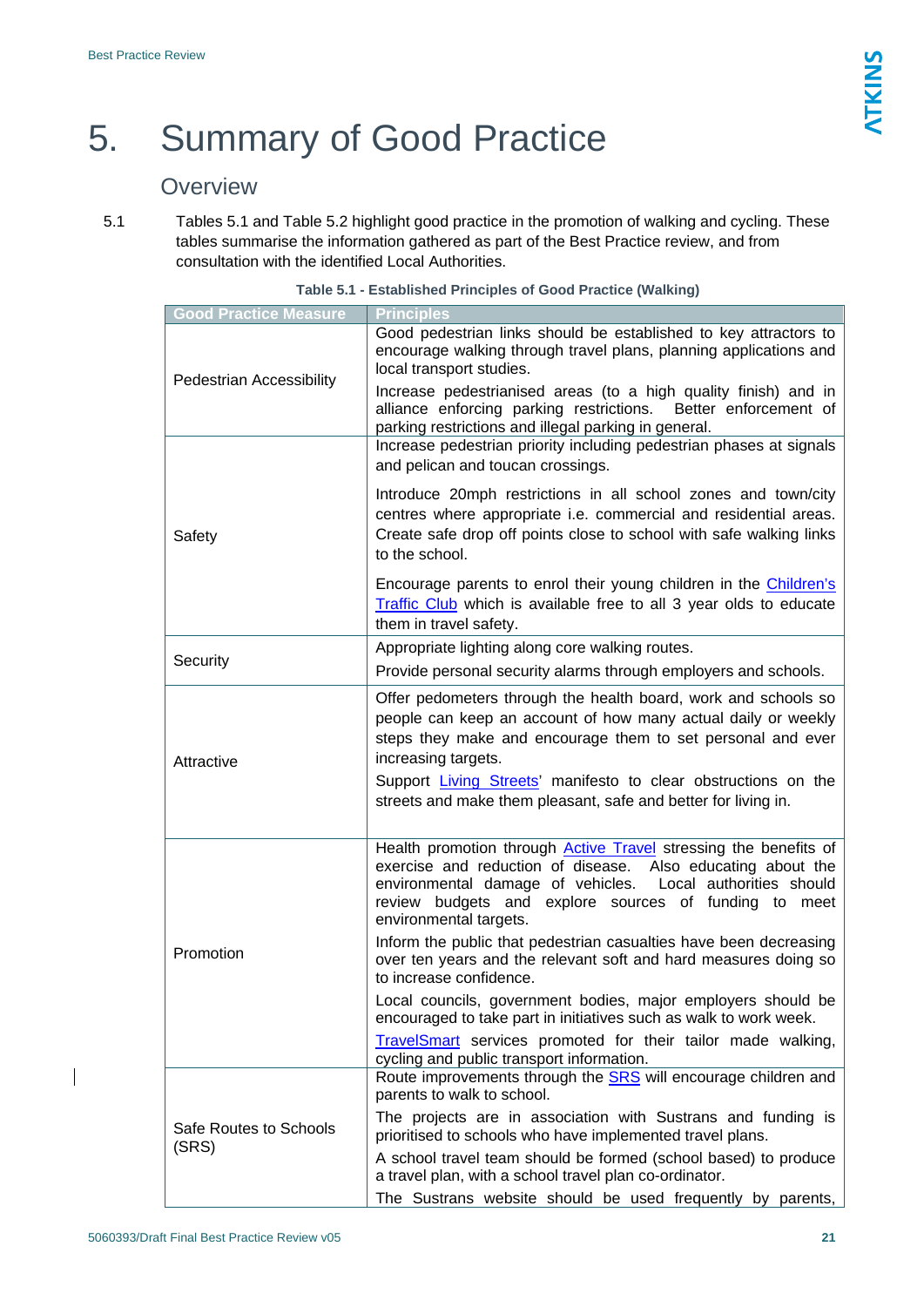| <b>Good Practice Measure</b> | <b>Principles</b>                                                                                                                                            |  |
|------------------------------|--------------------------------------------------------------------------------------------------------------------------------------------------------------|--|
|                              | children, schools and councils as a source of good practice.                                                                                                 |  |
|                              | This is the main method of encouraging children to walk to school,<br>including measures specific to each school for example walking<br>buses or incentives. |  |
|                              | Introduce the 'walk once a week to school' initiative.                                                                                                       |  |
| <b>School Travel Plans</b>   | School travel plans should form part of the local transport<br>strategies.                                                                                   |  |
|                              | School travel should be gave a higher profile in the school<br>curriculum.                                                                                   |  |

<span id="page-22-0"></span>

| <b>Good Practice Measure</b> | <b>Principles</b>                                                                                                                                                                                                                                                                                                                                                                                                                                            |
|------------------------------|--------------------------------------------------------------------------------------------------------------------------------------------------------------------------------------------------------------------------------------------------------------------------------------------------------------------------------------------------------------------------------------------------------------------------------------------------------------|
|                              | Good cyclist links should be established to key attractors to<br>encourage cycling through travel plans, planning applications and<br>local transport studies.                                                                                                                                                                                                                                                                                               |
| <b>Cyclist Accessibility</b> | Increase on and off road cycle routes to provide a strategic<br>network of cycling facilities, including coloured advisory cycle<br>lanes, linking into existing including the National Cycle Network.<br>Cycling by Design and Cycling Infrastructure Design provide<br>design guidelines.                                                                                                                                                                  |
|                              | Old rail lines, river and canal paths should be developed in cycle<br>routes.                                                                                                                                                                                                                                                                                                                                                                                |
|                              | Introduce bus lanes as shared use lanes allowing cyclists to make<br>use of.                                                                                                                                                                                                                                                                                                                                                                                 |
|                              | Provide on road advanced stop lanes for cycles in accordance with<br>on road facilities.                                                                                                                                                                                                                                                                                                                                                                     |
|                              | Decrease speed limits in areas where on road cycling is well<br>utilised.                                                                                                                                                                                                                                                                                                                                                                                    |
| <b>Cyclist Safety</b>        | Cycle parking should not be sited in areas where this would cause<br>personal security concerns and conveniently located to buildings.                                                                                                                                                                                                                                                                                                                       |
|                              | Vehicle free zones can be introduced in areas such as schools.<br>Ensure cycling training is provided to children through Cycling<br>Scotland or the local Police Road Safety Officer. Cycling Scotland<br>provide instructor and staff courses also.                                                                                                                                                                                                        |
| <b>Cycle Security</b>        | Long term parking for regular users in residential, educational and<br>workplace areas should be placed within a secure access area.<br>Other parking facilities should be secure and covered. Also cycle<br>parking should be provided at new developments as part of the<br>sites facilities. Cycling by Design, Cycling Infrastructure Design<br>and City of Edinburgh Council - Development Quality Handbook<br>provide design and provision guidelines. |
|                              | The design of cycle parking facilities should be appropriate to the<br>surrounding area to match other street furniture.                                                                                                                                                                                                                                                                                                                                     |
| Attractive                   | Existing cycle facilities should be maintained under routine and<br>cyclical maintenance, structural maintenance, winter maintenance<br>or bridge and ancillary structures / equipment maintenance to<br>ensure the facility is functional, safe and environmentally friendly,<br>as recommended by Cycling by Design.                                                                                                                                       |
|                              | Promote buying cycle and equipment through workplace travel<br>plans by offering interest free loans with local bicycle suppliers.                                                                                                                                                                                                                                                                                                                           |
| Promotion                    | Health promotion through <b>Active Travel (Sustrans)</b> stressing the<br>benefits of exercise and reduction of disease.                                                                                                                                                                                                                                                                                                                                     |
|                              | Increase the tourism aspects, providing maps and information<br>leaflets in relevant locations and National Cycle Routes and other                                                                                                                                                                                                                                                                                                                           |

#### **Table 5.2 - Established Principles of Good Practice (Cycling)**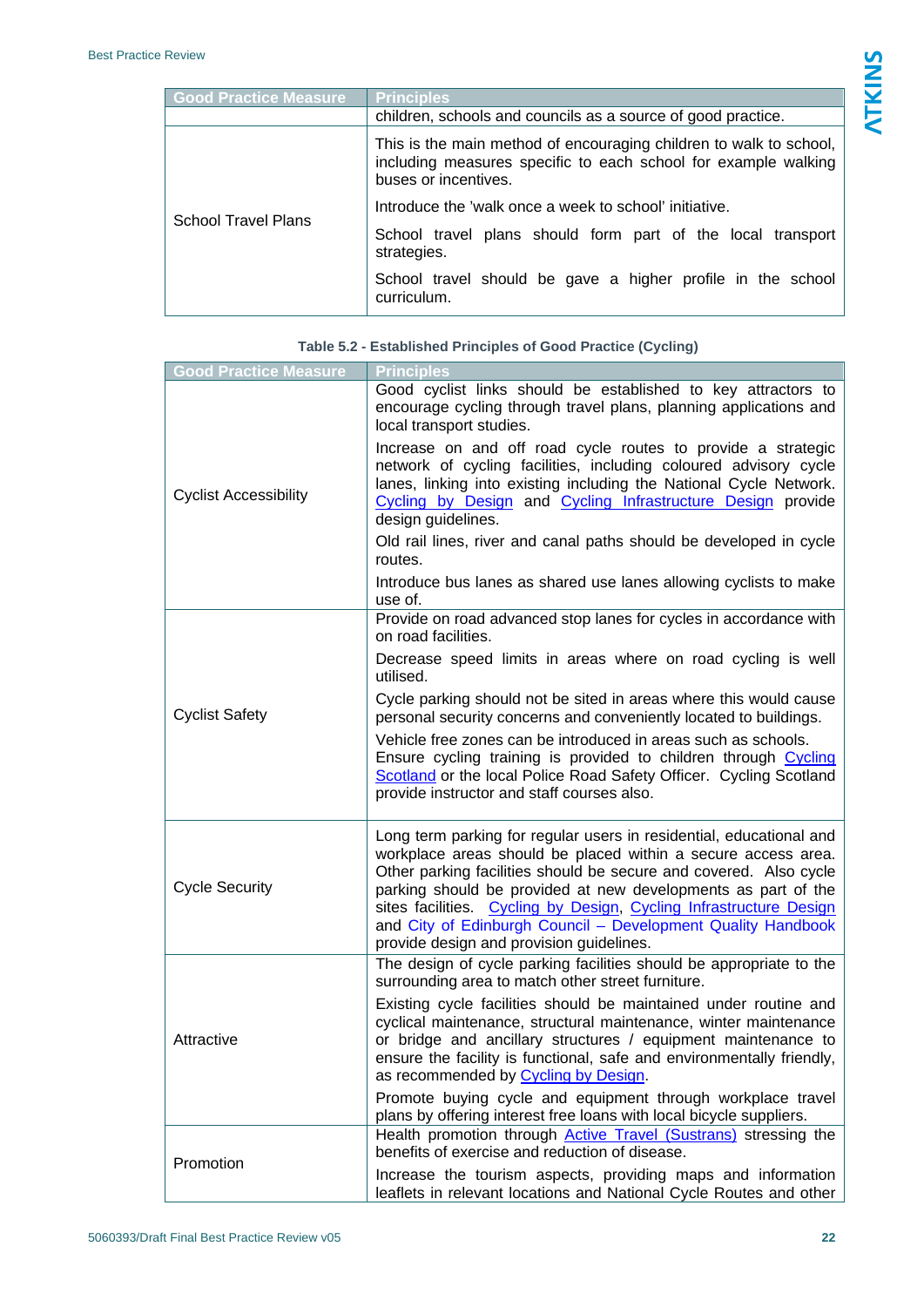| <b>Good Practice Measure</b>            | <b>Principles</b>                                                                                                                                                                                                                                               |
|-----------------------------------------|-----------------------------------------------------------------------------------------------------------------------------------------------------------------------------------------------------------------------------------------------------------------|
|                                         | facilities.                                                                                                                                                                                                                                                     |
|                                         | Inform the public that pedestrian casualties have been decreasing<br>over ten years and the relevant soft and hard measures doing so<br>to increase confidence.                                                                                                 |
|                                         | Local councils, government bodies, major employers and schools<br>should be encouraged to take part in initiatives such as Bike It<br>Week.                                                                                                                     |
|                                         | TravelSmart services promoted for their tailor made walking,<br>cycling and public transport information.                                                                                                                                                       |
|                                         | An organisation is association with <b>Spokes</b> could be formed to<br>campaign for cyclists which focus on the TACTRAN area.                                                                                                                                  |
| Linked to Other Cyclist<br><b>Needs</b> | At public transport interchanges and cycle centres, opportunities to<br>combine cycle parking, shower facilities, secure storage/lockers,<br>hire, repair and tourism may be developed.<br>Cycle parking should sit within the context of a cycle route network |
|                                         | connecting the main origins and destinations.                                                                                                                                                                                                                   |
|                                         | Route improvements through the <b>SRS</b> will encourage children and<br>parents to walk to school.                                                                                                                                                             |
| Safer Routes to Schools                 | The projects are in association with Sustrans and funding is<br>prioritised to schools who have implemented travel plans.                                                                                                                                       |
| (SRS)                                   | A school travel team should be formed (school based) to produce<br>a travel plan, with a school travel plan co-ordinator.                                                                                                                                       |
|                                         | The Sustrans website should be used frequently by parents,<br>children, schools and councils as a source of good practice.                                                                                                                                      |
|                                         | This is the main method of encouraging children to cycle to school.<br>These plans are supported by Travel Plan Coordinators supplied<br>by the Scottish Executive.                                                                                             |
| <b>School Travel Plans</b>              | School travel plans should form part of the local transport<br>strategies.                                                                                                                                                                                      |
|                                         | School travel should be gave a higher profile in the school<br>curriculum.                                                                                                                                                                                      |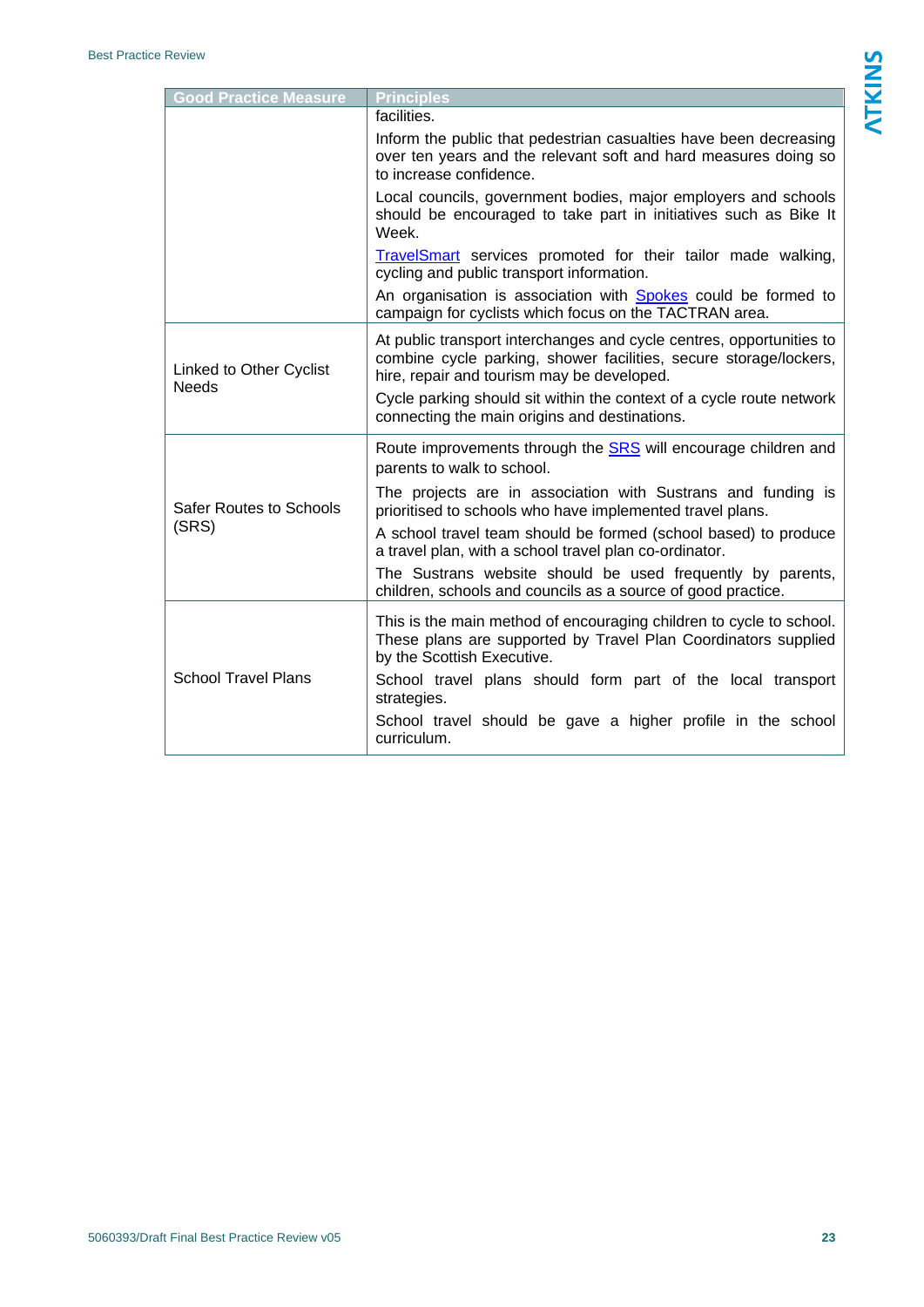## Examples of Best Practice

5.2 The following section presents case studies from the UK and Europe, which provide practical examples of Best Practice in Walking and Cycling.

| 5 minute school walking zone, Yorkshire<br><b>North Yorkshire County Council</b> |                                                                                                                                                                                                                                                                                                                                                                                                                  |
|----------------------------------------------------------------------------------|------------------------------------------------------------------------------------------------------------------------------------------------------------------------------------------------------------------------------------------------------------------------------------------------------------------------------------------------------------------------------------------------------------------|
| Background and<br>Objectives                                                     | The aim of the initiative was to reduce the number of children travelling to<br>school by car, and to promote more active means of travel. Another aim was<br>to raise awareness amongst pupils and parents of the environmental and<br>health benefits of switching from private vehicle.                                                                                                                       |
| <b>Measures</b><br>Implemented                                                   | Walking Zone boundaries were set up at five minutes walk time from the<br>school gates, as measured by the pupils. This was presented using an<br>isochrone map for each school.                                                                                                                                                                                                                                 |
|                                                                                  | Within this boundary line, parents, children and staff were encouraged to<br>walk. Those living outside were encouraged to park near the boundary line<br>and walk the last five minutes with their children, though it was stressed that<br>they must find a 'socially acceptable' place to park. NYCC has introduced the<br>use of pedometers as another way of getting young people interested in<br>walking. |
| Outcomes and<br>Conclusions                                                      | People who live within the zone can no longer use the excuse that walking to<br>school will take too much time.                                                                                                                                                                                                                                                                                                  |
|                                                                                  | Using a walking zone not only reduces congestion around the school gates,<br>but it provides the children with exercise.                                                                                                                                                                                                                                                                                         |
|                                                                                  | "The main thing was that the number of cars parked outside the school was<br>much reduced."<br>Sean Thomas, Year 5/6 co-ordinator.                                                                                                                                                                                                                                                                               |
|                                                                                  | The county is now exploring an expansion of the walking zone scheme to all<br>its schools.                                                                                                                                                                                                                                                                                                                       |
| <b>Funding Source</b>                                                            | <b>Publicly Funded</b>                                                                                                                                                                                                                                                                                                                                                                                           |
| Reference                                                                        | http://www.dft.gov.uk/pgr/sustainable/walking/success/                                                                                                                                                                                                                                                                                                                                                           |

| <b>Cycle Parking at Rail Stations in Hampshire</b> |                                                                                                                                                                                                                                                                                                            |  |
|----------------------------------------------------|------------------------------------------------------------------------------------------------------------------------------------------------------------------------------------------------------------------------------------------------------------------------------------------------------------|--|
|                                                    | <b>Hampshire County Council and South-West Trains</b>                                                                                                                                                                                                                                                      |  |
| Background and<br>Objectives                       | The aim of the initiative was to increase the number of commuters travelling<br>to Rail Stations by bike, and reduce the level of all-day parking at<br>increasingly congested station car parks.                                                                                                          |  |
| Measures<br>Implemented                            | In recent years Hampshire CC and SWT have invested substantially in cycle<br>parking provision at railway stations, and have an on-going programme of<br>providing cycle parking stands, shelters and lockers, together with<br>associated signage. Where possible cycling facilities are covered by CCTV. |  |
|                                                    | Stations are categorised by importance, with different standards for cycle<br>parking associated with each category. Over 500 Sheffield stands have been<br>provided, together with 90 lockers at 23 staffed stations.                                                                                     |  |
|                                                    | Future expenditure is to be targeted at stations which SWT have identified as<br>having scope for greater cycle use, based on customer comments and<br>observation of current demand.                                                                                                                      |  |
| Outcomes and<br>Conclusions                        | Monitoring has demonstrated an increase in the number of cycles being<br>parked at stations, particularly those stations with a high proportion of                                                                                                                                                         |  |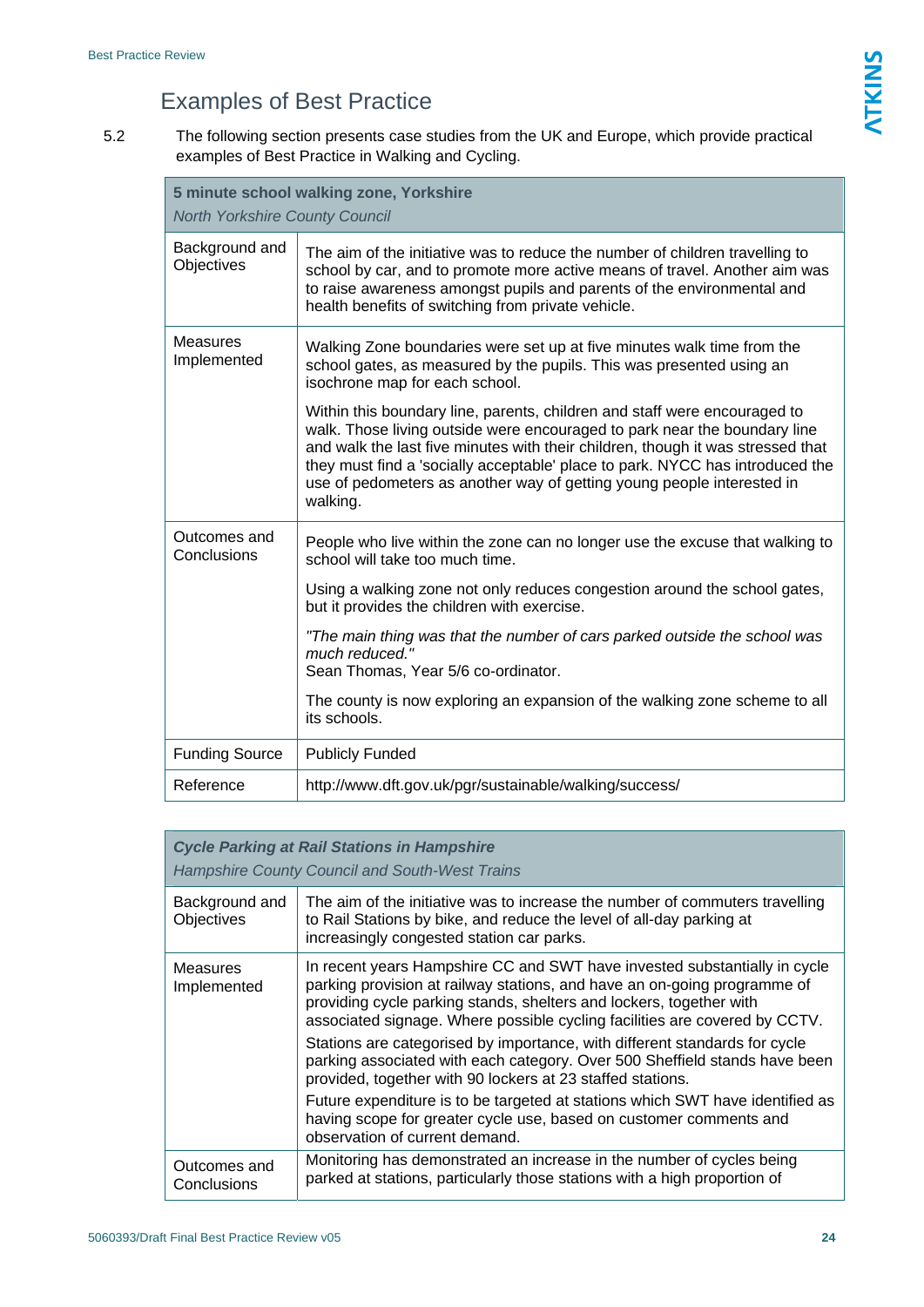| <b>Cycle Parking at Rail Stations in Hampshire</b><br><b>Hampshire County Council and South-West Trains</b> |                                                                                           |
|-------------------------------------------------------------------------------------------------------------|-------------------------------------------------------------------------------------------|
|                                                                                                             | commuters.<br>provision of improved cycle parking facilities increased cycle parking by   |
|                                                                                                             | over 160%                                                                                 |
|                                                                                                             | usage of cycle lockers, at 20 stations where these have been provided, is<br>at least 65% |
|                                                                                                             | No reported instances of theft from cycle lockers                                         |
| <b>Funding Source</b>                                                                                       | <b>Public and Private</b>                                                                 |
| Reference                                                                                                   | http://www.dft.gov.uk/pgr/sustainable/walking/success/                                    |

| <b>Novartis</b>              | <b>Novartis Company Travel Plan, Switzerland</b>                                                                                                                                                                                                                                                                                                                                                                                                                                                                                                                                                    |
|------------------------------|-----------------------------------------------------------------------------------------------------------------------------------------------------------------------------------------------------------------------------------------------------------------------------------------------------------------------------------------------------------------------------------------------------------------------------------------------------------------------------------------------------------------------------------------------------------------------------------------------------|
| Background and<br>Objectives | Novartis is a pharmaceuticals company based in Basel, Switzerland. There<br>were approximately 17,000 employees in Basel in 1997.<br>Heavy Traffic congestion was worsening around the 5 different Novartis sites<br>in Basel. This was largely caused by car commuters and by traffic travelling<br>between the different sites.<br>The Novartis Travel Plan aimed to increase the numbers of employees<br>travelling to work by cycling and walking, and reduce the impact of the<br>private motor vehicle. This would have the knock on effect of increasing the<br>productivity of the company. |
| Measures<br>Implemented      | The following measures were implemented to promote bicycle use for<br>business and commuter trips:                                                                                                                                                                                                                                                                                                                                                                                                                                                                                                  |
|                              | The creation of an internal working group.                                                                                                                                                                                                                                                                                                                                                                                                                                                                                                                                                          |
|                              | The creation of a network of bicycle paths connecting different company<br>$\bullet$<br>sites, integrated with the city's bicycle network (in conjunction with the city<br>administration).                                                                                                                                                                                                                                                                                                                                                                                                         |
|                              | The provision of covered bicycle parking at each site.                                                                                                                                                                                                                                                                                                                                                                                                                                                                                                                                              |
|                              | A network of on-site bicycle paths at each location.                                                                                                                                                                                                                                                                                                                                                                                                                                                                                                                                                |
|                              | Special bicycle gates at the main entrance of each of the company sites.                                                                                                                                                                                                                                                                                                                                                                                                                                                                                                                            |
|                              | Establishment of a bicycle repair service.<br>$\bullet$                                                                                                                                                                                                                                                                                                                                                                                                                                                                                                                                             |
|                              | Purchase of a pool of company bicycles.                                                                                                                                                                                                                                                                                                                                                                                                                                                                                                                                                             |
|                              | Periodic marketing activities to promote the use of the bicycle.                                                                                                                                                                                                                                                                                                                                                                                                                                                                                                                                    |
|                              | Parking management and continuous reduction of the number of parking<br>spaces.                                                                                                                                                                                                                                                                                                                                                                                                                                                                                                                     |
| Outcomes and<br>Conclusions  | By the end of 1997, Novartis had produced a respectable modal split for<br>cycling commuters of 27%, which is 4,630 cyclists.                                                                                                                                                                                                                                                                                                                                                                                                                                                                       |
|                              | 3,100 of these cyclists bicycle all year round with 1,000 staff use bicycles for<br>business trips.                                                                                                                                                                                                                                                                                                                                                                                                                                                                                                 |
|                              | By this time, the company owned 2,600 pool bicycles that provided for 15%<br>of the staff.                                                                                                                                                                                                                                                                                                                                                                                                                                                                                                          |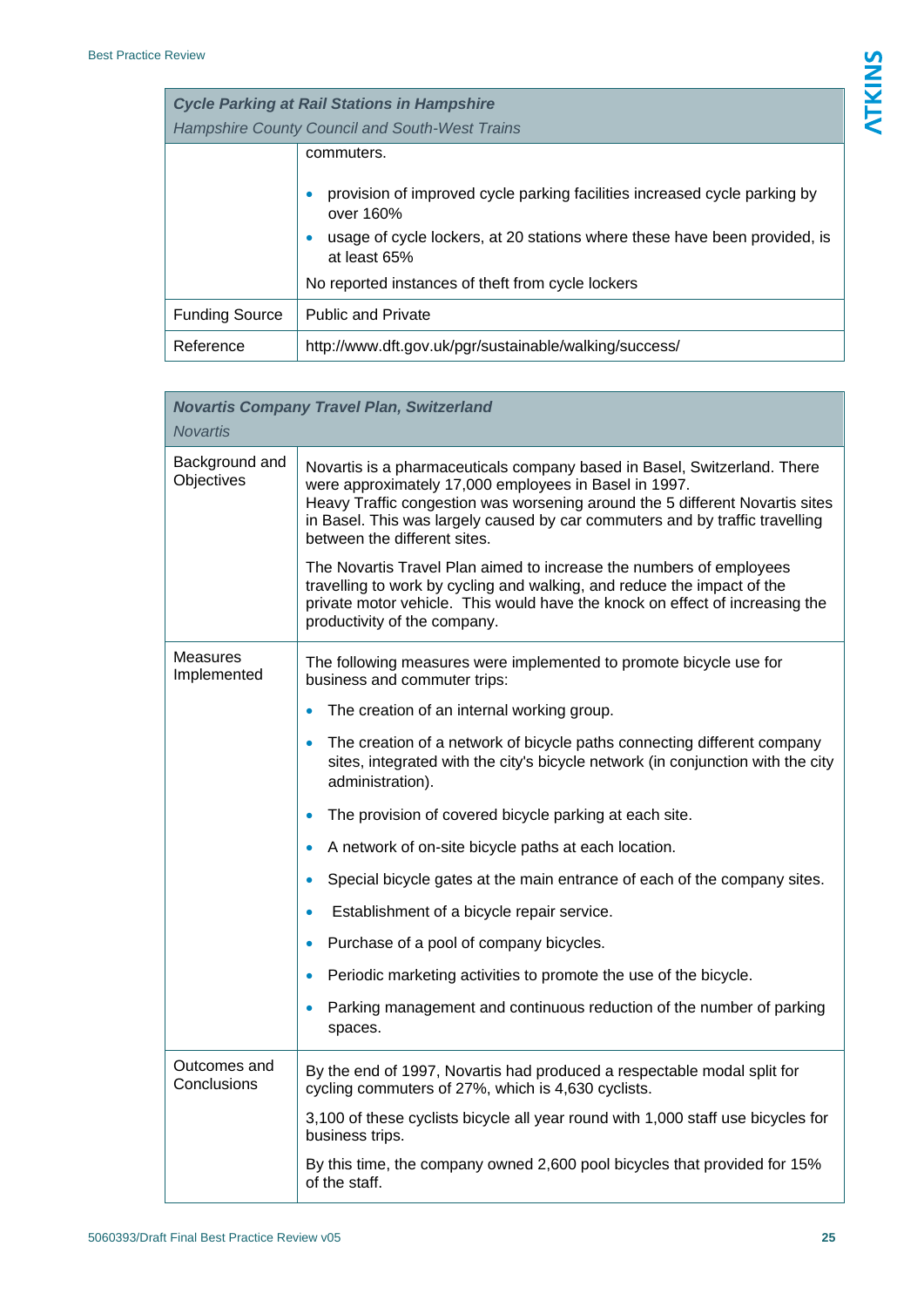| <b>Novartis Company Travel Plan, Switzerland</b><br><b>Novartis</b> |                                                                                                                                                     |
|---------------------------------------------------------------------|-----------------------------------------------------------------------------------------------------------------------------------------------------|
|                                                                     | There were 4,800 cycle parking spaces available, of which 4,400 were<br>covered. The company now has an internal bicycle network of 2.5 kilometers. |
| <b>Funding Source</b>                                               | Private                                                                                                                                             |
| Reference                                                           | http://www.mobilitymanagement.be/english/fame.htm                                                                                                   |

| <b>Ov-fietsBike Hire at Railway Stations, Netherlands</b> |                                                                                                                                                                                                                                                                                                                                                                                                                                                                                                                                                                                                                                                                                                                                                                                                                                                                                                                                                                                                                                                                                                                                                                                               |
|-----------------------------------------------------------|-----------------------------------------------------------------------------------------------------------------------------------------------------------------------------------------------------------------------------------------------------------------------------------------------------------------------------------------------------------------------------------------------------------------------------------------------------------------------------------------------------------------------------------------------------------------------------------------------------------------------------------------------------------------------------------------------------------------------------------------------------------------------------------------------------------------------------------------------------------------------------------------------------------------------------------------------------------------------------------------------------------------------------------------------------------------------------------------------------------------------------------------------------------------------------------------------|
| Girona Greenways Consortium                               |                                                                                                                                                                                                                                                                                                                                                                                                                                                                                                                                                                                                                                                                                                                                                                                                                                                                                                                                                                                                                                                                                                                                                                                               |
| Background and<br>Objectives                              | The Dutch government initiated a programme for the development of<br>innovative and attractive solutions to promote the use of bicycles in<br>combination with railway journeys. The aim was to achieve a "quieter,<br>cleaner and less fuel consuming urban transport".<br>The Netherlands are well known as a cycling country, but the use of bicycles<br>is mostly limited to home-bound trips. 31% of train travellers, in particular<br>commuters, use the bicycle to access railway stations. For this purpose<br>every station has bicycle parking facilities, including guarded facilities at all<br>larger and several smaller railway stations, and bicycle locker facilities at<br>many other stations.<br>However at the destination station, for the egress part of the trip (from the<br>station to the destination address) the traveller usually has to look for another<br>means of transport, with only 9% using a bike for onward travel.<br>The idea behind this innovative programme was to develop attractive<br>solutions for bicycle rental systems at destination stations, in order to boost<br>the weakest part of the public transport travel, the "egress trip". |
| <b>Measures</b><br>Implemented                            | The Ov-Fiets scheme aimed to develop a new, quick, easy and reliable<br>rental service - within a few minutes after arriving at a station the traveller<br>should be able to continue their journey on a rented bicycle.<br>The Dutch rail owner ProRail, the Dutch railway Company NS and the Dutch<br>Cycle Organisation cooperated to set up the OV-Fiets pilot with rental<br>facilities at 41 rail stations, which aimed to make the hired bicycle an integral<br>component of the Dutch transport system.<br>To collect an OV-fiets required that you show your rail card or separate OV-<br>fiets membership card at any OV-fiets hire service in the Netherlands. You<br>could then collect your bike without having to fill in forms or paying a deposit<br>as all time-consuming actions have already been computerized. This greatly<br>speeded up the traditional renting process.<br>Hiring an OV-fiets cost $\epsilon$ 2,75 for 20 hours, with a maximum rental period of<br>60 hours. Payments were taken monthly by direct debit. The subscription fee<br>was $\epsilon$ 9,50 a year.                                                                                         |
| Outcomes and<br>Conclusions                               | Since its nationwide launch the OV-Fiets has been a huge success. In 2005<br>OV-Fiets experienced the largest growth of all public transport in The<br>Netherlands. The number of trips increased from 100,000 to 189,000 and an<br>increase to 400,000 trips was expected in 2006. At present there are over 80<br>railway stations that have an OV-fiets hire service but this number is also<br>increasing rapidly.<br>A survey showed that since introduction of OV-Fiets 35% of cardholders use<br>the train more often and 12% of cardholders is now using the car less.                                                                                                                                                                                                                                                                                                                                                                                                                                                                                                                                                                                                                |
| <b>Funding Source</b>                                     | <b>Central Government</b>                                                                                                                                                                                                                                                                                                                                                                                                                                                                                                                                                                                                                                                                                                                                                                                                                                                                                                                                                                                                                                                                                                                                                                     |
| Reference                                                 | http://www.astute-eu.org                                                                                                                                                                                                                                                                                                                                                                                                                                                                                                                                                                                                                                                                                                                                                                                                                                                                                                                                                                                                                                                                                                                                                                      |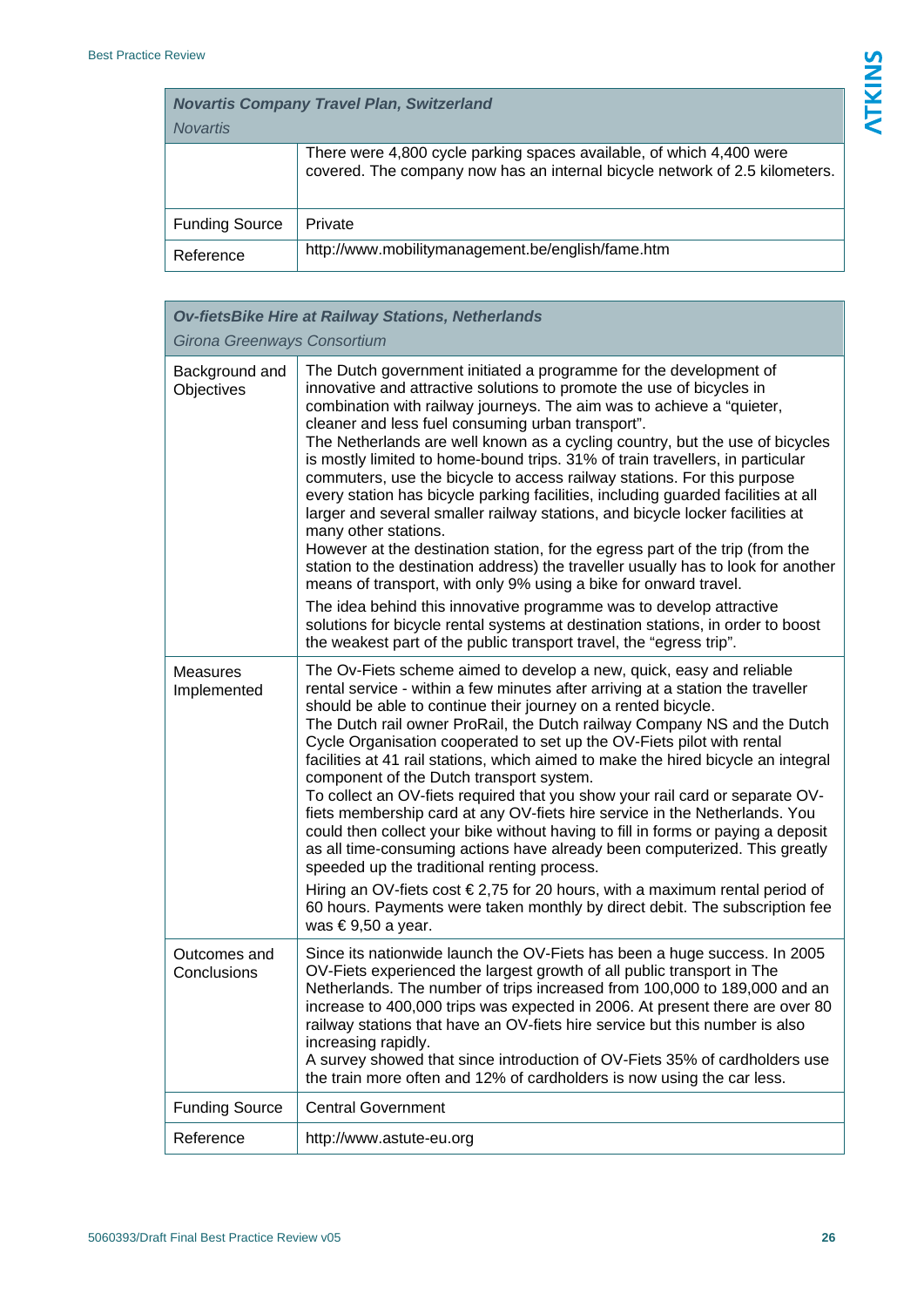| <b>Bicycle Training for children in live traffic, Austria</b><br>City of Graz |                                                                                                                                                                                                                                                                                                                                                                                                                                                                                                                                                                                                                                                                                    |
|-------------------------------------------------------------------------------|------------------------------------------------------------------------------------------------------------------------------------------------------------------------------------------------------------------------------------------------------------------------------------------------------------------------------------------------------------------------------------------------------------------------------------------------------------------------------------------------------------------------------------------------------------------------------------------------------------------------------------------------------------------------------------|
| Background and<br>Objectives                                                  | Cycle training in real traffic educates children about their rights as bikers and<br>traffic participants, and teaches them how to cope with real traffic situations.<br>The main intention is to show the children that cycling is fun and that the<br>bicycle is an environmentally sound and economically efficient means of<br>transport that they should continue to use in the future.                                                                                                                                                                                                                                                                                       |
|                                                                               | The study also aimed to raise awareness amongst parents and teachers, so<br>that they would support and encourage the children to maintain the cycling<br>habit. This would also seek to reassure parents who may have been worried<br>about the safety aspects of cycling.                                                                                                                                                                                                                                                                                                                                                                                                        |
| <b>Measures</b><br>Implemented                                                | • Children practice cycling in real traffic conditions under the guidance and<br>supervision of the bicycle trainer.                                                                                                                                                                                                                                                                                                                                                                                                                                                                                                                                                               |
|                                                                               | • The children are able to improve their cycling ability in areas with reduced<br>traffic (also including Graz's network of cycling paths) in controlled group<br>and, particularly important, individual bike trips.                                                                                                                                                                                                                                                                                                                                                                                                                                                              |
|                                                                               | • They are gently prepared to become self-confident and conscientious road<br>users.                                                                                                                                                                                                                                                                                                                                                                                                                                                                                                                                                                                               |
|                                                                               | • The training programme focuses on practical cycling sessions in real traffic<br>conditions.                                                                                                                                                                                                                                                                                                                                                                                                                                                                                                                                                                                      |
|                                                                               | • Theoretical rules are only taught to the minimum extent necessary.                                                                                                                                                                                                                                                                                                                                                                                                                                                                                                                                                                                                               |
|                                                                               | More than half of the children who participated in the training were able to<br>improve their cycle skills after even one training session. Another advantage<br>is the "hands-on" transfer of knowledge in a real traffic environment.<br>Teaching materials for cycle trainings, quizzes and training certificates were<br>also developed. The next planned stage is the extension of the programme<br>to the whole of Styria (an Austrian province with 510 primary schools) by<br>providing training seminars at teachers' training colleges and schools.<br>The bicycle training received the Shimano Cycling Concept Award and also<br>the VCÖ Mobility Award, both in 2004. |
| Outcomes and<br>Conclusions                                                   | Since the bicycle training programme was launched, more than 5,000<br>children have taken part in the training sessions. The children's cycling ability<br>is evaluated by trainers before and after training.                                                                                                                                                                                                                                                                                                                                                                                                                                                                     |
|                                                                               | A study on the long-time effects of the cycle training was also carried out.<br>73% of all children who participated in the training still use the bike as a<br>regular means of transport.                                                                                                                                                                                                                                                                                                                                                                                                                                                                                        |
| <b>Funding Source</b>                                                         | Public - City of Graz                                                                                                                                                                                                                                                                                                                                                                                                                                                                                                                                                                                                                                                              |
| Reference                                                                     | http://www.astute-eu.org                                                                                                                                                                                                                                                                                                                                                                                                                                                                                                                                                                                                                                                           |

| <b>Happiness is Cycling, Sweden</b><br>World Health Organization, City of Helsingborg |                                                                                                                                                                                                                                                                                                                                                                                                           |  |
|---------------------------------------------------------------------------------------|-----------------------------------------------------------------------------------------------------------------------------------------------------------------------------------------------------------------------------------------------------------------------------------------------------------------------------------------------------------------------------------------------------------|--|
| Background and<br>Objectives                                                          | The 'Happiness is Cycling' campaign has been identified by the World Health<br>Organisation as a good example of the promotion of cycling as a healthy<br>transport mode. Its aim was to inform people living and working in<br>Helsingborg of the opportunities available for cycling in and around the town.<br>It was hoped that this would create a positive attitude towards cycling in the<br>town. |  |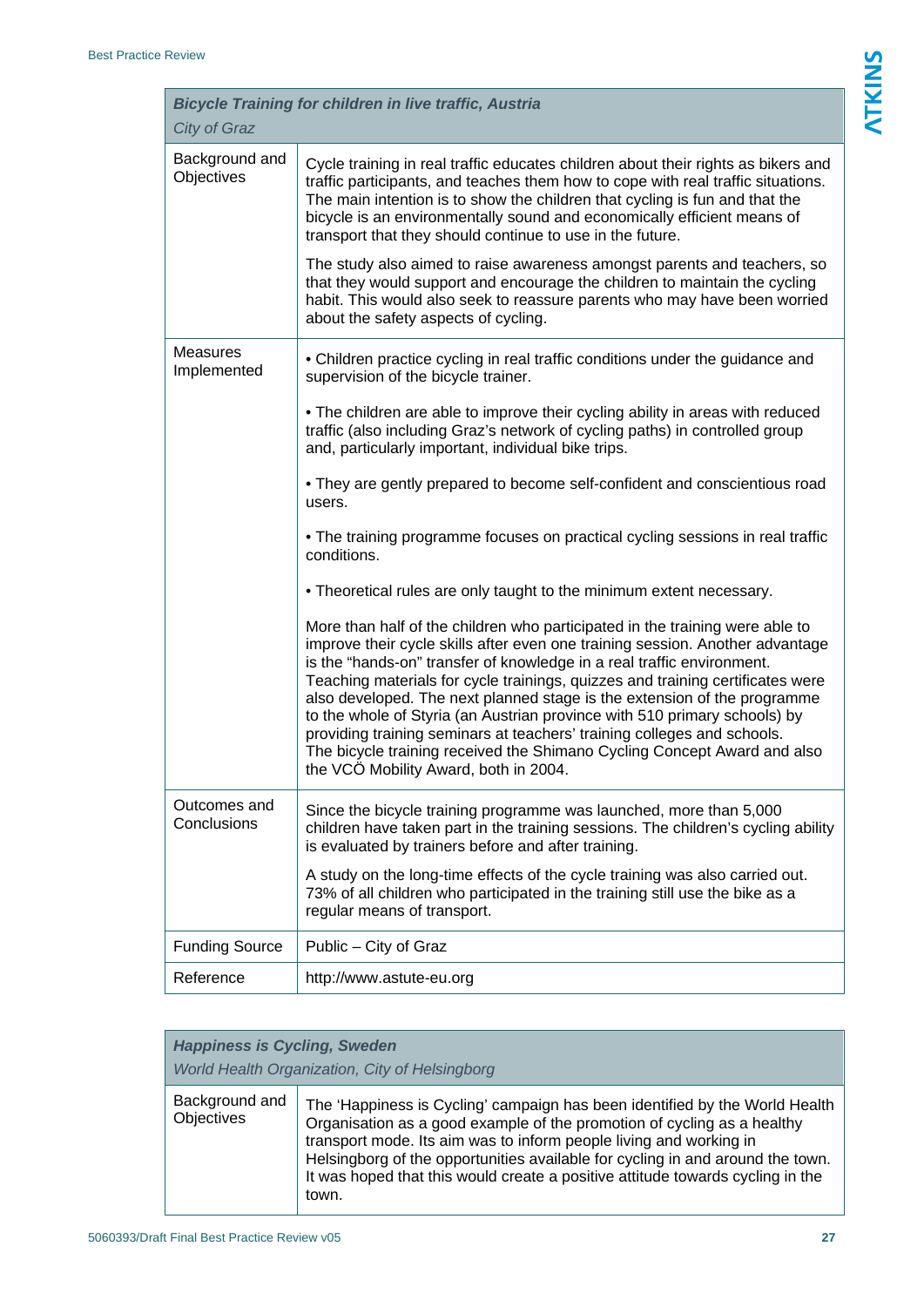| <b>Happiness is Cycling, Sweden</b><br>World Health Organization, City of Helsingborg |                                                                                                                                                                                                                                                                                                                                                                                                                                                                                                                                                                                                                                                                                                                                                                                                                                                                                                                                    |
|---------------------------------------------------------------------------------------|------------------------------------------------------------------------------------------------------------------------------------------------------------------------------------------------------------------------------------------------------------------------------------------------------------------------------------------------------------------------------------------------------------------------------------------------------------------------------------------------------------------------------------------------------------------------------------------------------------------------------------------------------------------------------------------------------------------------------------------------------------------------------------------------------------------------------------------------------------------------------------------------------------------------------------|
| <b>Measures</b><br>Implemented                                                        | Many initiatives to support and promote cycling have taken place in<br>Helsingborg including:                                                                                                                                                                                                                                                                                                                                                                                                                                                                                                                                                                                                                                                                                                                                                                                                                                      |
|                                                                                       | • A new cycle plan linking various paths into a comprehensive network.<br>• Creation of an inventory of all of the cycle paths in the town.<br>. Installation of more than 500 signposts along the 200 kilometres of cycle<br>paths, each being colour coded to facilitate easy access by users.<br>• A free phone number was created so that cyclists could submit their views<br>or give hints and ideas regarding the cycle path network.<br>• A website with information, tips, links and points of view was created.<br>• Staffed cycle parking outside the ferry, bus and railway terminals called<br>"Bike In" ensures that parked bicycles are not stolen or vandalized and that<br>cycle maps are handed out.<br>• A Cycle to Work campaign was undertaken.<br>The town set an objective to increase the number of bicycle journeys made<br>during 2002 by 20%, aiming to transfer trips from short car journeys of 3-5km |
|                                                                                       | in length.                                                                                                                                                                                                                                                                                                                                                                                                                                                                                                                                                                                                                                                                                                                                                                                                                                                                                                                         |
| Outcomes and<br>Conclusions                                                           | 20% of journeys within the town are now made by bicycle.                                                                                                                                                                                                                                                                                                                                                                                                                                                                                                                                                                                                                                                                                                                                                                                                                                                                           |
|                                                                                       | The main factor for the success of this campaign was marketing. Forty<br>thousand copies of a new pocket-format cycle map were printed. The map<br>was available free of charge from various public buildings. Maps were also<br>strategically distributed at a Vehicle Test Centre in Helsingborg.                                                                                                                                                                                                                                                                                                                                                                                                                                                                                                                                                                                                                                |
|                                                                                       | Another marketing tactic was to show a group of people as case studies.<br>During 2001, eight people who wanted to give up their car in favour of<br>cycling, and who lived approximately 5 kilometres from work and were<br>prepared to cycle regardless of the weather were selected. They were then<br>given a bike and a bus pass and had health check ups on a fortnightly basis<br>over 10 months to monitor their fitness levels.                                                                                                                                                                                                                                                                                                                                                                                                                                                                                           |
|                                                                                       | This whole project was covered by the local radio station and newspaper<br>which again helped greatly with its promotion.                                                                                                                                                                                                                                                                                                                                                                                                                                                                                                                                                                                                                                                                                                                                                                                                          |
| <b>Funding Source</b>                                                                 | World Health Organization and Helsingborg Council.                                                                                                                                                                                                                                                                                                                                                                                                                                                                                                                                                                                                                                                                                                                                                                                                                                                                                 |
| Reference                                                                             | http://www.euro.who.int/transport/modes/20030206_1                                                                                                                                                                                                                                                                                                                                                                                                                                                                                                                                                                                                                                                                                                                                                                                                                                                                                 |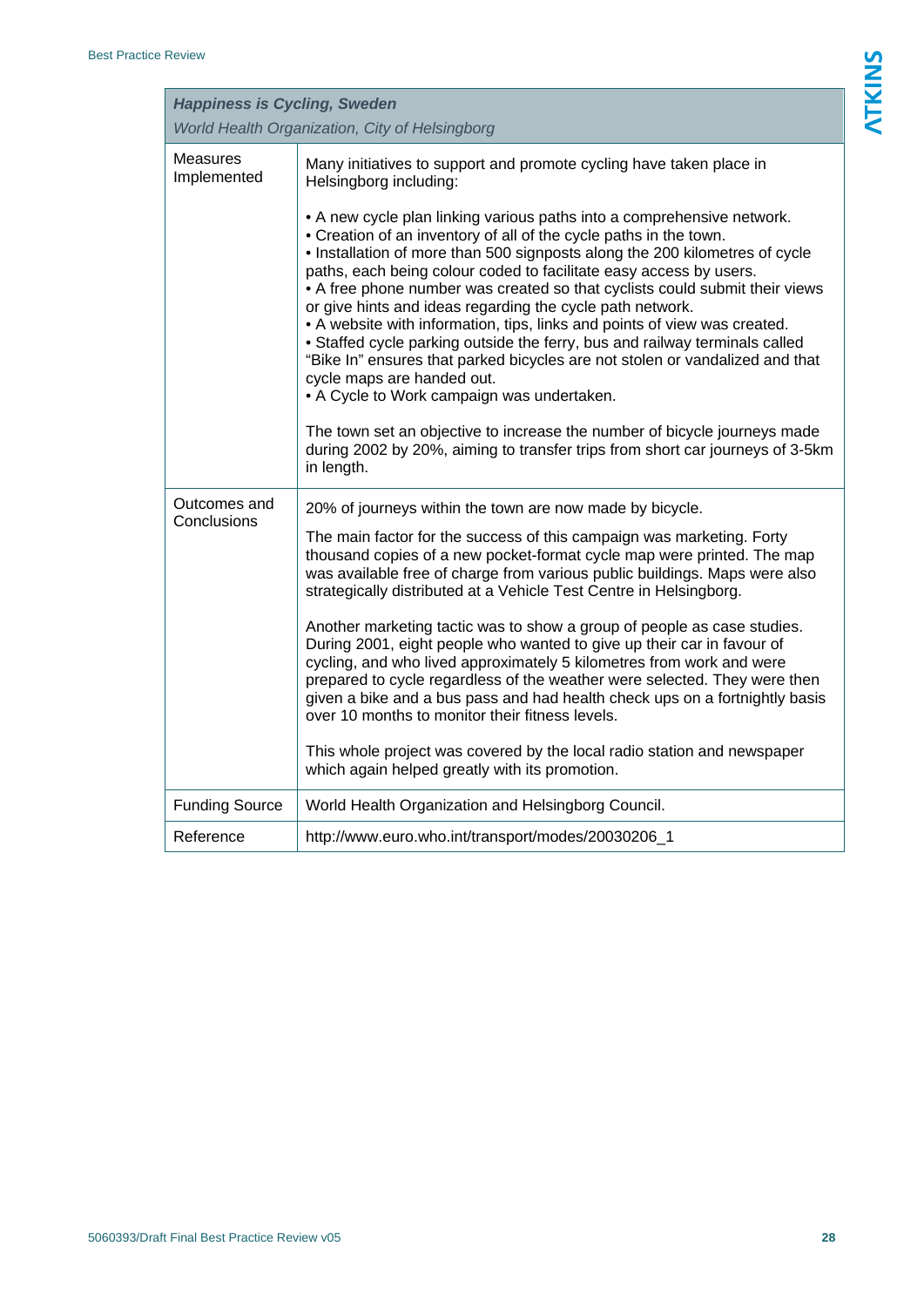## Managing the potential conflicts between walkers and cyclists

- 5.3 The main potential for conflict between walkers and cyclists occurs on shared-use paths, where the risk of collision must be taken into account. This risk can best be managed by the application of good design standards.
- 5.4 Recognised design standards for these shared use paths are presented in 'DfT LTN 2/04: Adjacent and Shared Use facilities for pedestrians and cyclists'. SESTRAN also provide recommended guidance, and this is summarised below<sup>[8](#page-29-0)</sup>.
- 5.5 SUSTRAN recommend that where it is desirable for cyclists to share existing pedestrian footways/footpaths, their right to share must be established by changing the legal status of the footway/footpath to a cycle track. Any such proposal to convert a footway or footpath to shared use should be taken forward through full and detailed consultation procedures with key stakeholders, including access officers, involved at all stages of the scheme's development.
- 5.6 The following factors should help determine whether or not separation of pedestrians and cyclists is desirable.
	- Bicycle and pedestrian volumes: If the volumes of both categories are high (combined flows in excess of 200 per hour), relative to the width of the shared path, pedestrians and cyclists are likely to impede each other when mixed;
	- The function of the area for cyclists: On a well-used long-distance cycle route, and on main commuter routes, cyclists are likely to be travelling faster than on local routes, and thus potentially engender more serious pedestrian/cycle conflict. Local cyclists normally do not travel regularly in excess of 12-13mph (20kph);
	- The function of the area to pedestrians: In general on a street with trip attractors such as shops on both sides, pedestrians have more need for freedom of movement in lateral directions than on a general walking route, therefore the potential for conflict will be greater, and;
	- Level of Congestion: Depending on the level of congestion, cyclist and pedestrian routes can be segregated or un-segregated. However if the path is wide enough a clearly marked cycle lane would be advantageous.
- 5.7 The DfT state that, "There should be a presumption in favour of segregation in the absence of reasons for not doing so". They indicate that a route should be segregated if:
	- high flows of pedestrians or cyclists are expected; or
	- disabled people or other vulnerable users are likely to use the facility frequently; or
	- there is sufficient width available.
- 5.8 Conversely, a route might not be segregated if:
	- flows of pedestrians or cyclists are expected to be low, or
	- flows of pedestrians in particular are expected to be very low, or
	- disabled people or other vulnerable users are unlikely to use the facility, or
	- there is limited width available.
- 5.9 The DfT emphasise that these are guidelines only, and that each case should be decided upon merit.
- 5.10 The principles of good design centre around making both cyclists and pedestrians aware of each other. This can be achieved by regular warning signs, clear cycle lane and footway marking, good visibility splays and segregation where required.

<span id="page-29-0"></span><sup>&</sup>lt;sup>8</sup> 'Cycling Infrastructure: Guidance and Best Practice', SUSTRAN.

<sup>5060393/</sup>Draft Final Best Practice Review v05 **29**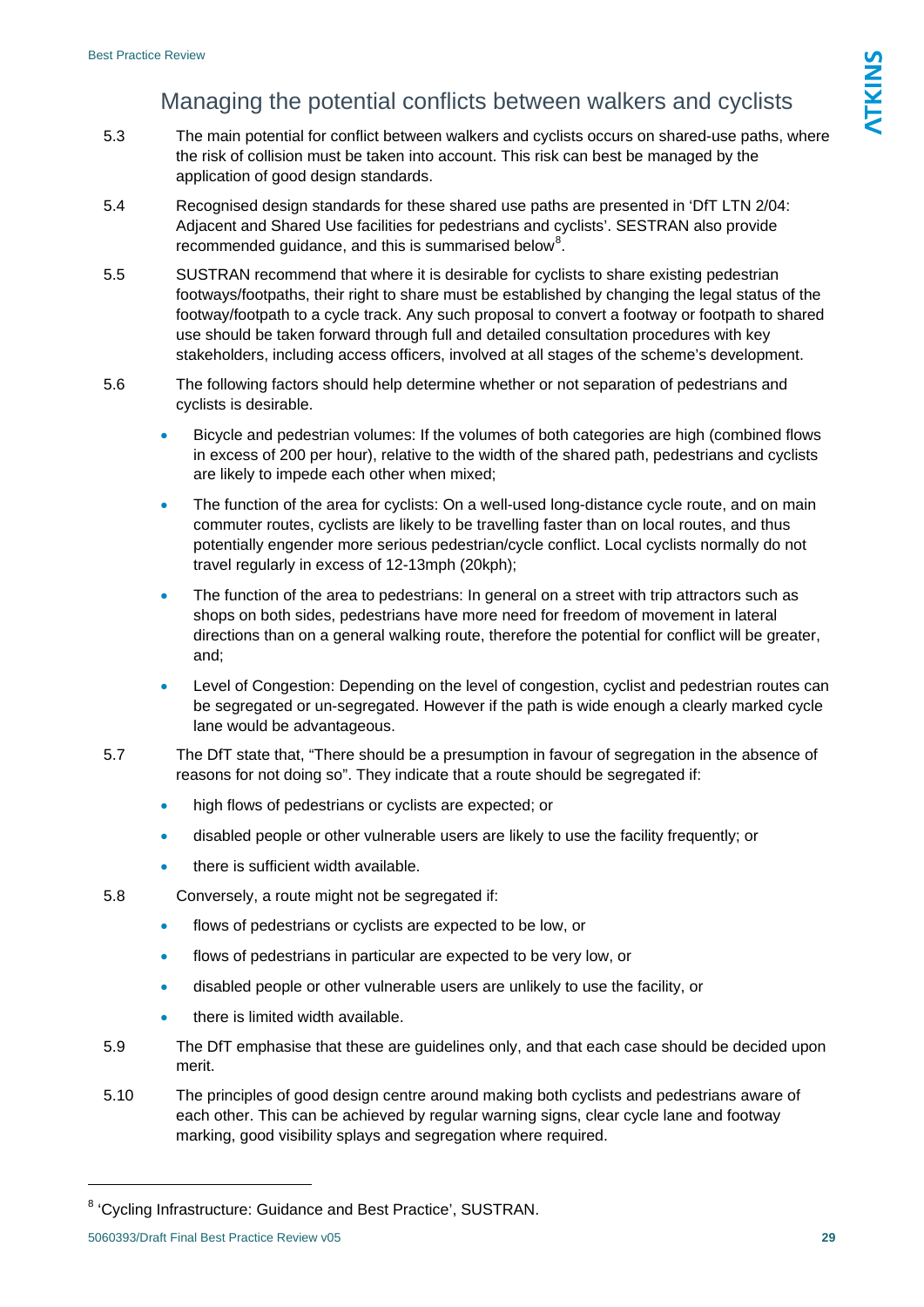#### Best Practice Review

5.11 A full set of specifications and guidelines regarding the construction of segregated and nonsegregated cycle facilities, marking and signing can be found within DfT's, 'LTN 2/04: Adjacent and Shared Use facilities for pedestrians and cyclists'.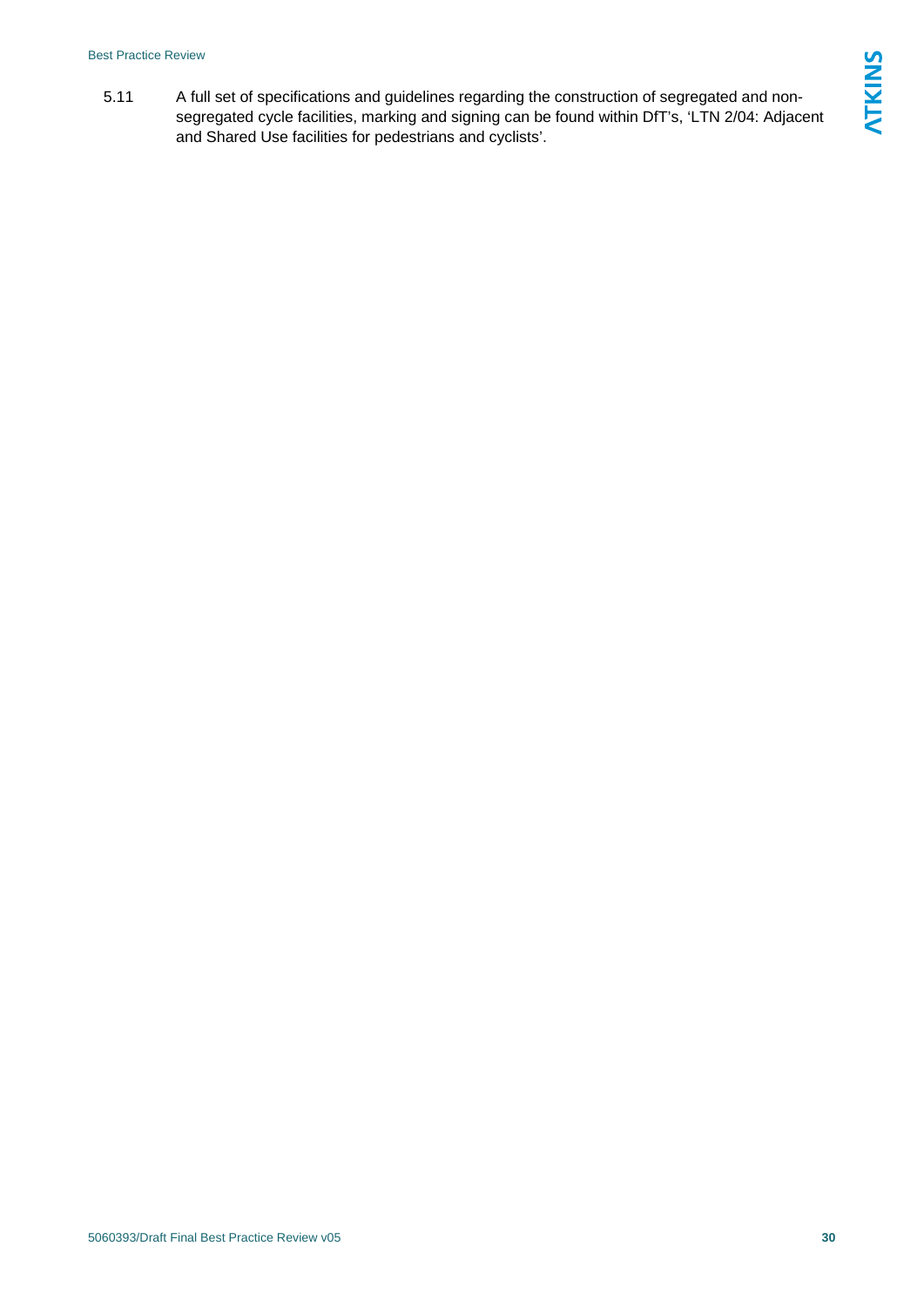## APPENDIX

## Cycling Provision in New Flat Developments

#### **Transport for London**

Transport for London's Proposed Guidelines for Cycle Parking Standards recommend that one cycle parking space should be provided for each flat unit. Provision in residential developments should be in a secure area and close to the front door. Sheffield stands in the open do not offer an adequate level of security for overnight storage. This information can be accessed on the website <http://www.tfl.gov.uk/roadusers/cycling/976.aspx#3>

They are collating examples to support minimum standards for cycle parking. They are also working closely with Design Against Crime (website - <http://www.designagainstcrime.com/index.php> and plan to set up an online site for comments and examples on a wide range of cycle parking issues. The intention is to put together 'best practice' responses which meet the needs and constraints of a wide range of land use classes. This should be set up before the end of 2008.

#### **Edinburgh City Council**

In the City Development Transport, Development Quality Handbook, Parking Standards, dated September 1999 it is recommend that provision should be made either through lockers or cupboards or a secure (lockable) communal cycle store maintainable under a management agreement. Either should generally be incorporated into the main buildings and preferably should be internally accessed at ground level. Specifications are to be found in the City of Edinburgh Council Cycle Friendly Design Guide.

#### **Glasgow City Council**

At present the Council's requirements for cycling parking are that it should always be safe, secure and sheltered and be of the 'Sheffield' type of cycle rack unless there are exceptional circumstances.

The Council is planning to have City Plan 2 adopted in 2009 and in this they will require the provision of cycle parking in new development and redevelopment proposals to be in line with the minimum cycle parking standards. These are:-

- 1. Safe, secure and sheltered normally 'Sheffield' type cycle racks
- 2. Appropriate Provision -

Mainstream residential - 1 space per unit unless a garage provided

Student Flats/Halls of Residence - 1 space for 2 staff and residents

Provision in the form of 'Sheffield' racks or storage lockers/cupboards allocated to each unit, with communal facilities for flatted developments. These should be easily accessible and normally be on the ground floor or basement.

New developments – Each flatted block should have a dedicated cycle parking, which is safe, sheltered and secure, preferably contained within the building.

#### **Camden London Borough Council**

Camden's cycle parking standards require 1 storage or parking space per residential unit. Other aspects of their development control include:

• Whether the required number of spaces is based on the increase in development size (either floor area or number of units) or the total proposed development size depends on the extent of construction work. For example, if a block of five flats is demolished and seven flats are built in its place, then they would require seven cycle parking spaces. However, if the two additional units were